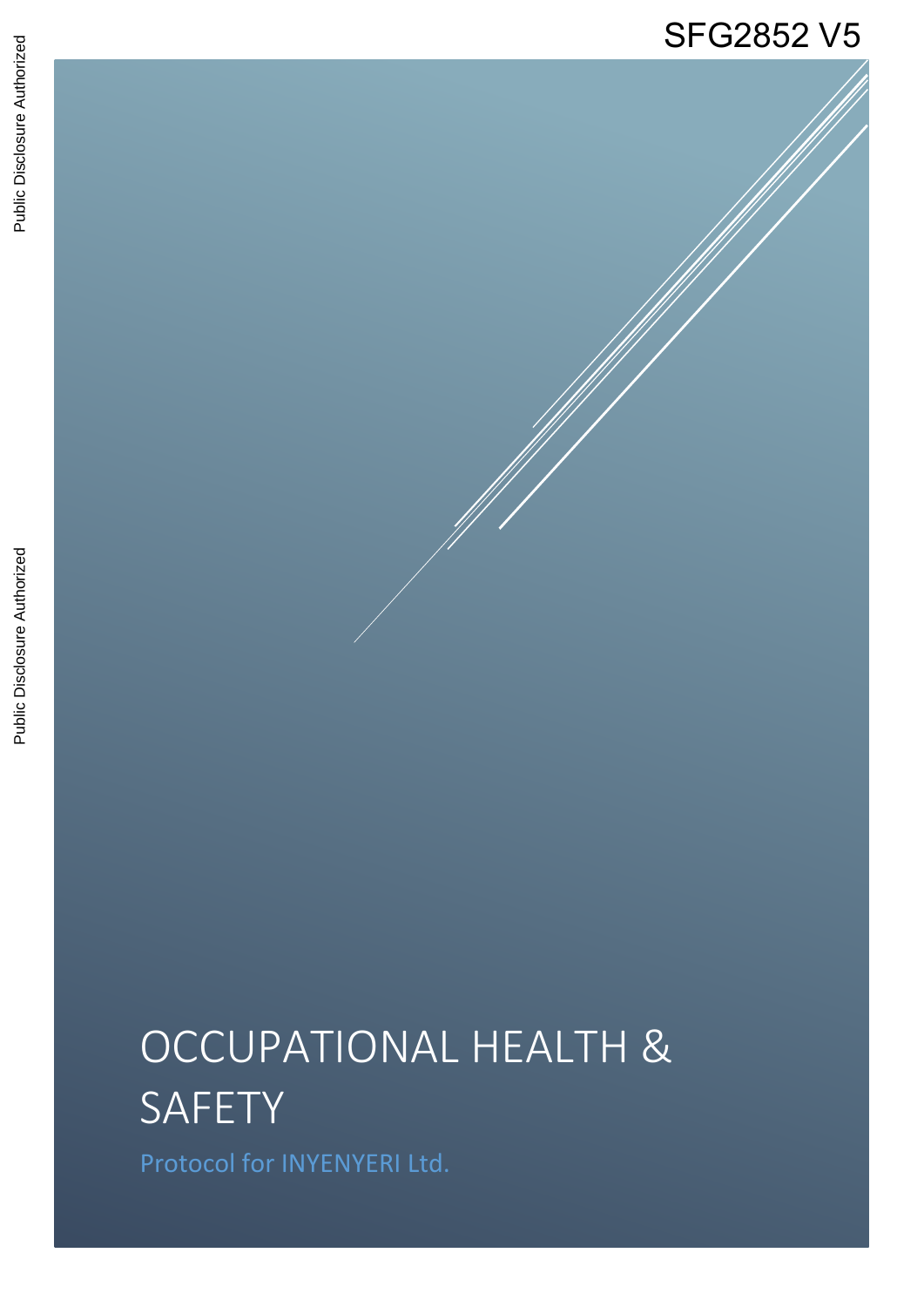

#### **Table of Contents**

1…………..Table of Contents

- *2…………..Inyenyeri Occupational Health & Safety Protocol*
- *…………..Attachment 1: Gisenyi Pellet Factory Safety Round Protocol*
- *…………..Attachment 1.1: Mubuga Hub Safety Round Protocol*
- *…………..Attachment 1.2: Kabere Hub Safety Round Protocol*
- *…………Attachment 1.3: Gisenyi Office Safety Round Protocol*
- *…………Attachment 2: Gisenyi Pellet Factory Operational Safety Protocol*
- *…………Attachment 2.1: Mubuga Hub Operational Safety Protocol*
- *…………Attachment 2.2: Kabere Hub Safety Operational Safety Protocol*
- *…………Attachment 3: Gisenyi Pellet Factory Fire Protocol*
- *…………Attachment 3.1: Mubuga Hub Fire Protocol*
- *…………Attachment 3.2: Kabere Hub Fire Protocol*
- *…………Attachment 3.3: Gisenyi Office Fire Protocol*
- *…………Attachment 4: Accident Report*
- *…………Attachment 5: Asset Improvement Form*
- …………*Attachment 6: Inyenyeri Ltd. Appointed Employees*
- *…………Attachment 7: Gisenyi Pellet Factory Fire Escape Plan*
- *…………Attachment 7.1: Mubuga Hub Fire Escape Plan*
- *…………Attachment 7.2: Kabere Hub Fire Escape Plan*
- *…………Attachment 7.3: Gisenyi Office Fire Escape Plan*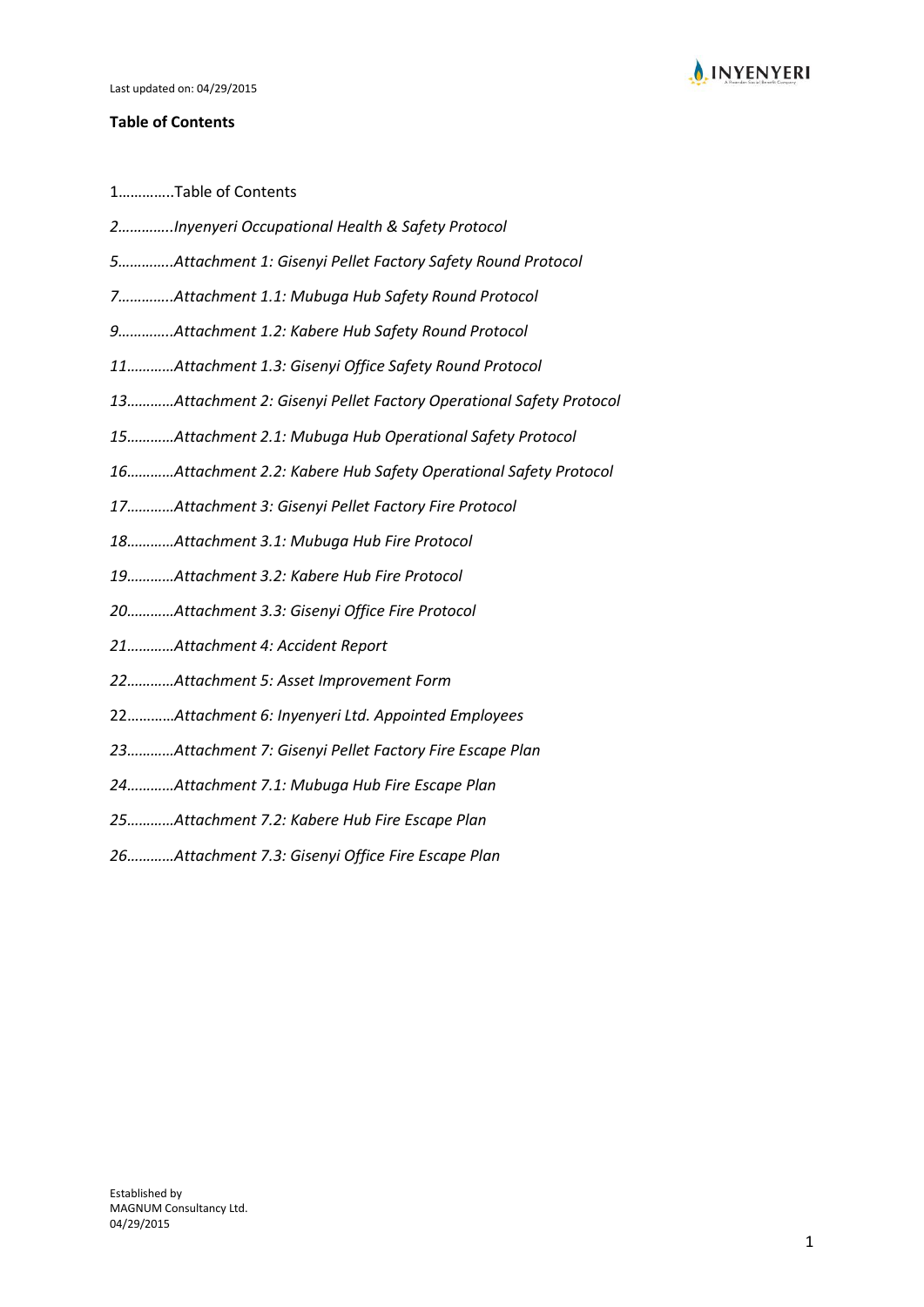

#### **Health & Safety Protocol for Inyenyeri Ltd.**

#### **1.00 Election of Health & Safety Committee**

#### *1.01 Health & Safety Representatives*

- The employees at each location will elect a *Health & Safety Rep*
- The *Gisenyi Pellet Factory Safety Rep* will in addition to his/her regular responsibilities chair the *Health & Safety Committee*
- All *Health & Safety Reps* will have seats on the *Health & Safety Committee*
- *Health & Safety Reps* are required to participate in any training program Inyenyeri Ltd. requires them to

#### *1.02 Health & Safety Expert*

- The *Health & Safety Expert* will be appointed by Inyenyeri Ltd. management
- He/She will be in charge of the overall health and safety work in the company
- He/She will have a seat on the *Health & Safety Committee*
- He/She will gather all *Safety Round logs* and *Accident/Near Accident reports* and put together a quarterly report which will be presented at the *Health & Safety Committee's* quarterly meeting
- He/She will conduct a *Safety Round* together with *Safety Rep* at each location once a month

#### *1.03 Management Representatives*

- Inyenyeri Ltd. management will appoint two members to serve on the *Health & Safety Committee*

#### **2.00 Responsibilities of Health & Safety Committee**

#### *2.01 Mandatory Meetings*

- The *Health & Safety Committee* will convene quarterly
- The *Chairperson* will call the meeting at least seven days in advance
- All members shall be present
- Meetings will be used primarily to discuss the *Health & Safety* work progress or lack thereof
- The quarterly report presented by the *Health & Safety Expert* will be discussed and approved for filing with MIFOTRA

#### *2.01.1 Additional Meetings*

- The *Chairperson* and the C.E.O. of Inyenyeri Ltd. has the authority to call additional meetings

#### **3.00 Health & Safety Representative**

#### *3.01 Gisenyi Pellet Plant*

- *Health & Safety Rep* will conduct *Safety Rounds* governed by *Gisenyi Pellet Factory Safety Round, see attachment 1,* and *Gisenyi Pellet Factory Operational Safety Protocol, see attachment 2*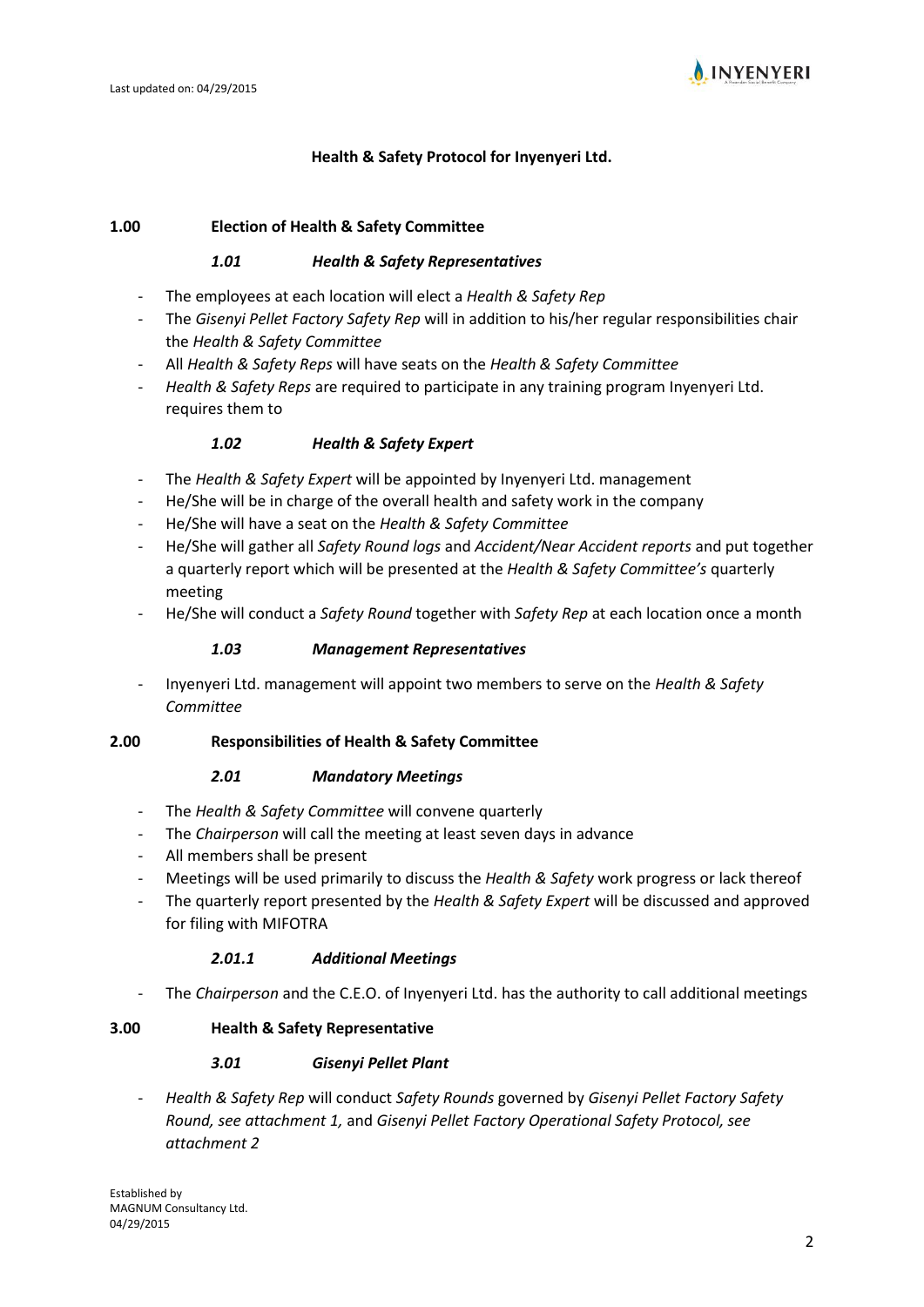

- *Health & Safety Rep* will serve as *Gisenyi Pellet Factory Fire Marshal* executing *Gisenyi Pellet Factory Fire Protocol, see attachment 3*

#### *3.02 Mubuga Hub*

- *Health & Safety Rep* will conduct *Safety Rounds* governed by *Mubuga Hub Safety Round, see attachment 1.1*
- *Health & Safety Rep* will execute the *Mubuga Hub Operational Safety Protocol, see attachment 2.1*
- *Health & Safety Rep* will serve as *Mubuga Hub Fire Marshal* executing *Mubuga Hub Fire Protocol, see attachment 3.1*

#### *3.03 Kabere Hub*

- *Health & Safety Rep* will conduct *Safety Rounds* governed by *Kabere Hub Safety Round, see attachment 1.2*
- *Health & Safety Rep* will execute the *Kabere Hub Safety Operational Safety Protocol, see attachment 2.2*
- *Health & Safety Rep* will serve as the *Kabere Hub Fire Marshal* executing *Kabere Hub Fire Protocol, see attachment 3.2*

#### *3.04 Gisenyi Office*

- *Health & Safety Rep* will conduct *Safety Rounds* governed by *Gisenyi Office Safety Round, see attachment 1.3*
- *Health & Safety Rep* will serve as *Gisenyi Office Fire Marshal* executing *Gisenyi Office Fire Protocol, see attachment 3.3*

#### **4.00 Training**

- *Health & Safety Expert* will train all *Health & Safety Reps, Fire Marshalls & Deputies* on how to perform their duties
- Inyenyeri Ltd. will provide free First Aid training for all employees every two years, in which all employees are required to participate

#### **5.00 Safety Code**

#### *5.01 Tasks*

- A task may only be performed by an employee that has proper training to perform that task
- An employee may only operate machinery if the employee has been instructed by management to do so, and has received proper training for that particular piece of machinery
- Management must ensure that employees have proper training to perform their duties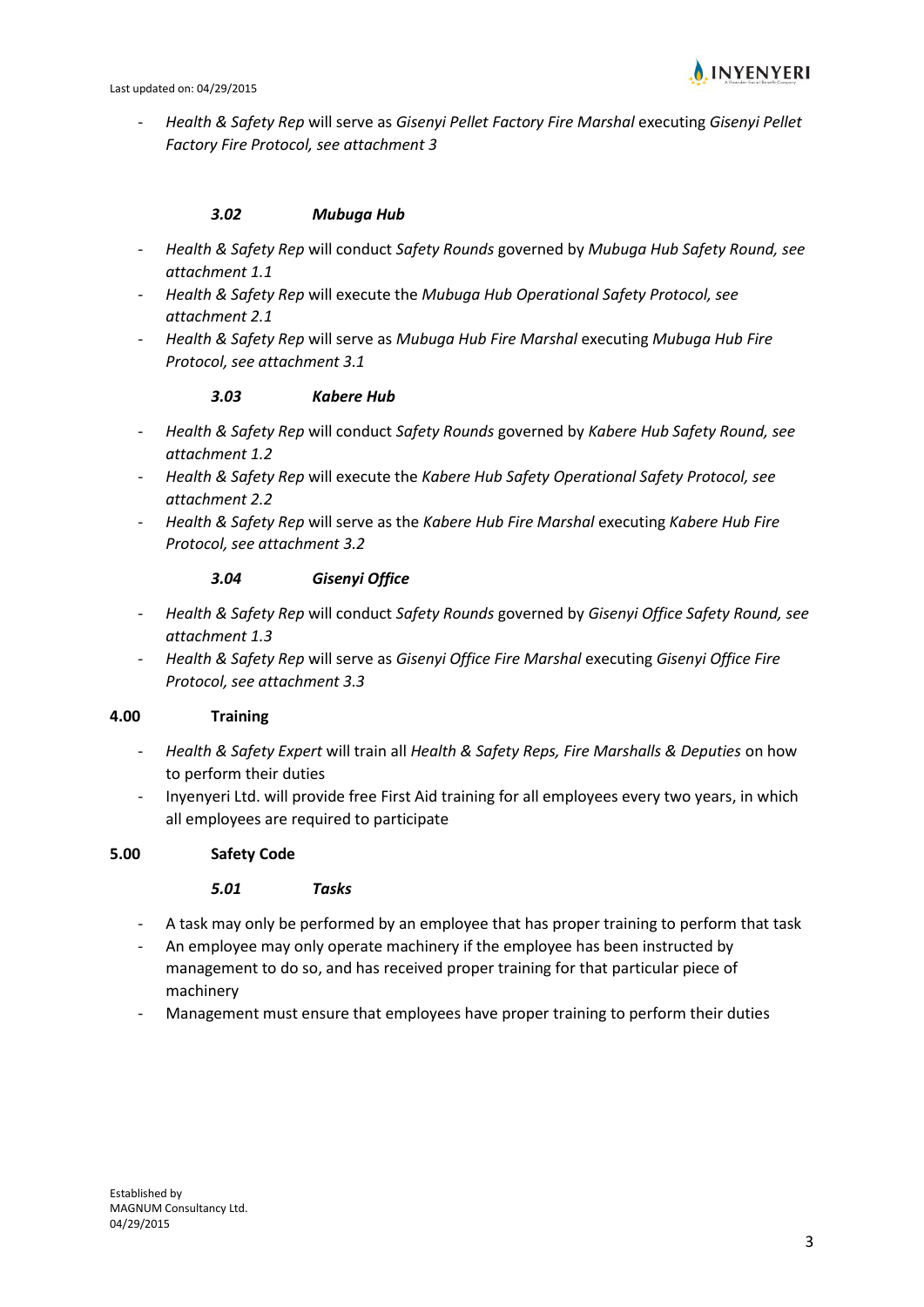

#### *5.02 Safety Equipment*

- Equipment associated with a task according to *Table 5.02* shall be provided free of charge by Inyenyeri Ltd.
- All employees are required to wear equipment according to *Table 5.02* when performing a certain task
- The use of *Safety Equipment* is not limited to tasks stated in *Table 5.02* and may be added to freely
- Management is required to inform all employees when a change in *Paragraph 5.01* and *5.02* occurs, and collect their signatures confirming that the employee has understood and accepted the change

| Equipment              | Use of Pallet  | Loading | <b>Bagging</b> | Use of Power | Welding |
|------------------------|----------------|---------|----------------|--------------|---------|
|                        | <b>Stacker</b> | Hopper  | pellets        | Tools        |         |
| Gloves                 |                |         |                |              |         |
| Ear Protection         |                |         |                |              |         |
| Goggles                |                |         |                |              |         |
| <b>Welding Goggles</b> |                |         |                |              |         |
| Face Mask              |                |         |                |              |         |

| Equipment              | Chipping raw | Loading raw |  |
|------------------------|--------------|-------------|--|
|                        | material     | material    |  |
| Gloves                 |              |             |  |
| Ear Protection         | χ            |             |  |
| Goggles                |              |             |  |
| <b>Welding Goggles</b> |              |             |  |
| Face Mask              |              |             |  |

#### *5.03 Penalty*

- If an employee fails to comply with *Paragraph 5.01* and *5.02,* they shall be issued a written warning and fined 1,000 RwF
- Warnings and fines shall be issued by *Management* and *Health & Safety Reps*
- *Health & Safety Rep* of the relevant location shall be responsible for recording the warning
- If an employee attracts a third warning during a *work month\** their employment is terminated without benefits

*\*A period starting on the first day of every month, ending on the last day of every month*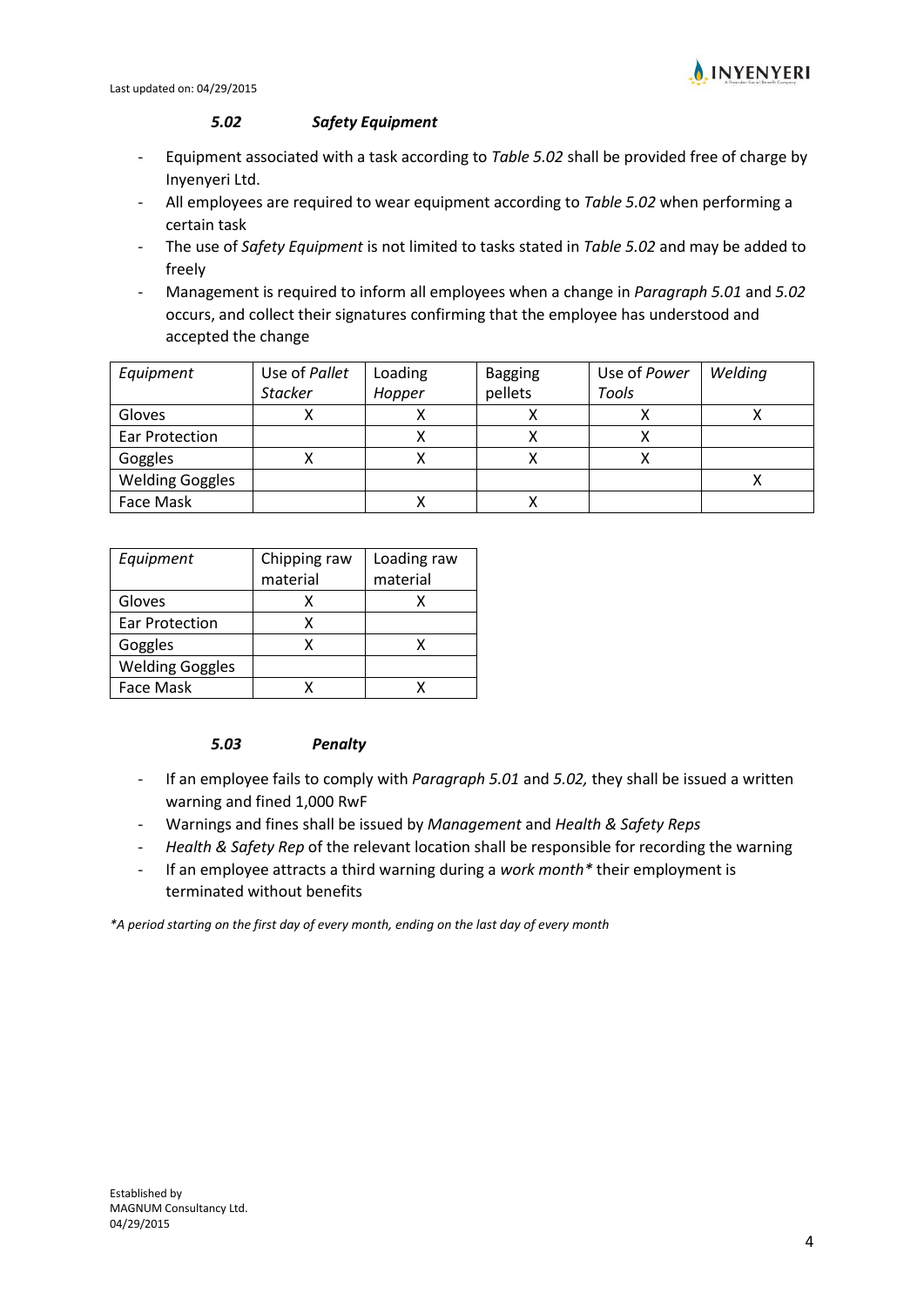

#### **Gisenyi Pellet Factory Safety Round Protocol**

#### *Attachment 1*

- *Safety Round* shall be conducted every Thursday 10.00am.
- *Health & Safety Rep* is alone responsible to conduct the *Safety Round* and hand in the *Protocol* to the *Senior Operations Manager* for filing.
- *Senior Operations Manager* is responsible to provide *Health & Safety Rep* with *Protocol* and writing material.
- Examine last week's protocol and make sure noted faults have been rectified. Faults that have not been rectified shall be noted in this week's protocol under Reoccurring Faults.

|                | <b>Mandatory points of</b>  | <b>Fault</b> | <b>No</b>    | <b>Additional points of</b> |             | <b>Fault</b> | <b>No</b>    |
|----------------|-----------------------------|--------------|--------------|-----------------------------|-------------|--------------|--------------|
| inspection     |                             |              | <b>Fault</b> | inspection                  |             |              | <b>Fault</b> |
| 1.             | <b>Dust</b>                 |              |              |                             |             |              |              |
| 2.             | <b>Noise</b>                |              |              |                             |             |              |              |
| 3 <sub>1</sub> | Order                       |              |              |                             |             |              |              |
| 4.             | Light                       |              |              |                             |             |              |              |
| 5.             | <b>Emergency Exits</b>      |              |              |                             |             |              |              |
| 6.             | <b>Fire Extinguishers</b>   |              |              |                             |             |              |              |
| 7.             | <b>First Aid Kit</b>        |              |              |                             |             |              |              |
| 8.             | <b>Emergency ways</b>       |              |              |                             |             |              |              |
| 9.             | Shelving storage            |              |              |                             |             |              |              |
|                | 10. Emergency stop          |              |              |                             |             |              |              |
|                | 11. Ventilation             |              |              |                             |             |              |              |
|                | 12. Changing room and WC    |              |              |                             |             |              |              |
| $\#$           | <b>Description of Fault</b> |              |              | <b>Reoccuring Fault</b>     | <b>Date</b> | Sign         |              |
|                |                             |              |              | since Date                  | rectified   |              |              |
|                |                             |              |              |                             |             |              |              |
|                |                             |              |              |                             |             |              |              |
|                |                             |              |              |                             |             |              |              |
|                |                             |              |              |                             |             |              |              |
|                |                             |              |              |                             |             |              |              |
|                |                             |              |              |                             |             |              |              |
|                |                             |              |              |                             |             |              |              |
|                |                             |              |              |                             |             |              |              |
|                |                             |              |              |                             |             |              |              |
|                |                             |              |              |                             |             |              |              |
|                |                             |              |              |                             |             |              |              |
|                |                             |              |              |                             |             |              |              |
|                |                             |              |              |                             |             |              |              |
|                |                             |              |              |                             |             |              |              |
|                |                             |              |              |                             |             |              |              |
|                |                             |              |              |                             |             |              |              |
|                |                             |              |              |                             |             |              |              |

#### Date: Sign: Sign: Sign: Sign: Sign: Sign: Sign: Sign: Sign: Sign: Sign: Sign: Sign: Sign: Sign: Sign: Sign: Sign: Sign: Sign: Sign: Sign: Sign: Sign: Sign: Sign: Sign: Sign: Sign: Sign: Sign: Sign: Sign: Sign: Sign: Sign: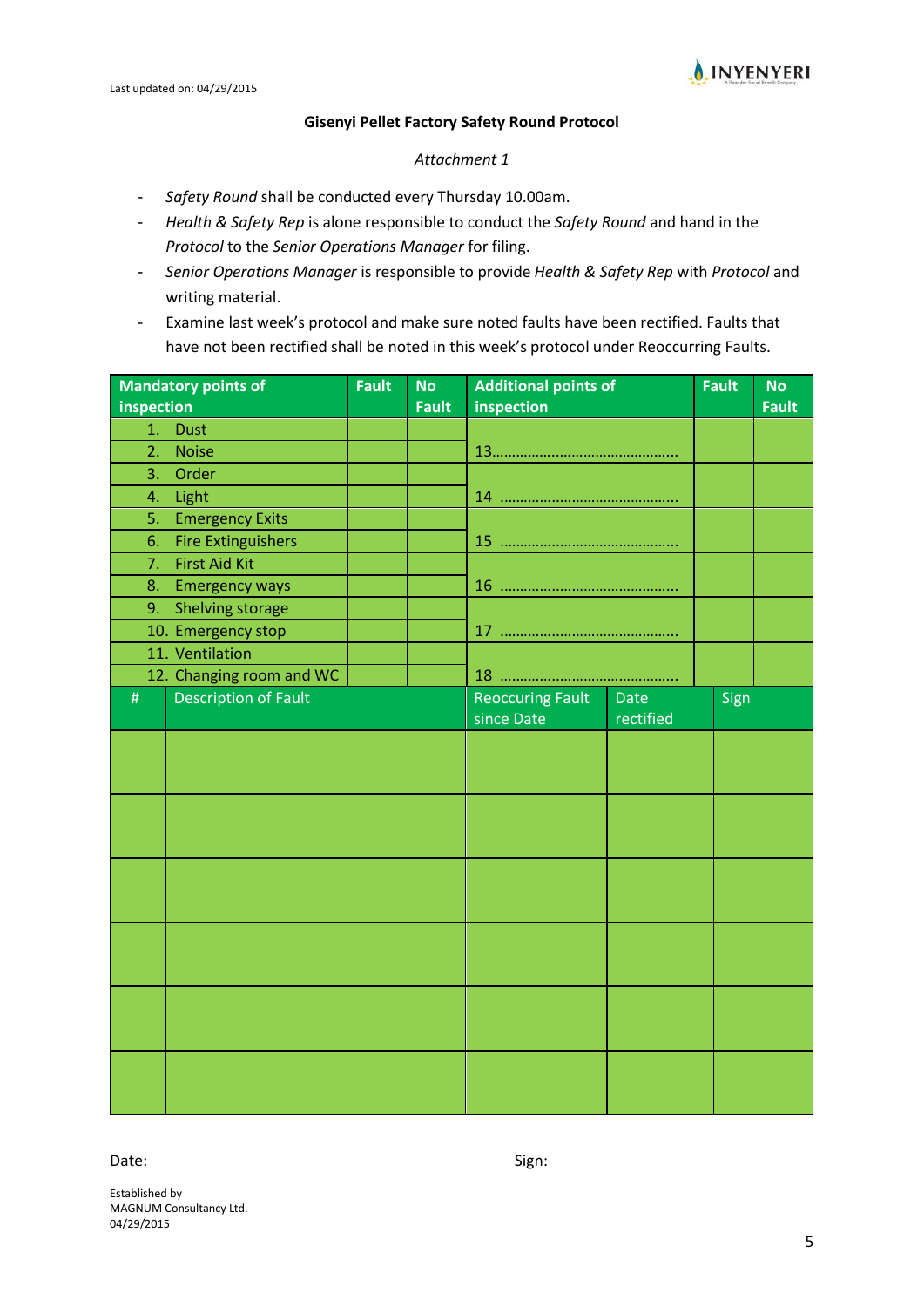

#### **Explanations and terminology for Gisenyi Pellet Factory Safety Round Protocol**

#### *Attachment 1*

**Dust –** Accumulation on surfaces and free flowing particles in the air shall be at a minimum

**Noise** – Make sure that the level of noise is at a minimum and that workers are using protection where needed

**Order** – Items are in their proper place and waste is properly taken care of

**Light** – All areas of the plant shall be appropriately lit and all lights shall be in working condition

**Emergency Exit** – All exits marked as Emergency Exit shall be unlocked, unobstructed and in working condition

**Fire Extinguisher** – All fire extinguishers shall be in their proper place according to the Emergency Plan

**First Aid Kit** – The kit shall contain all items listed in the Safety Plan under First Aid Kit

**Emergency Ways** – Pathways marked as emergency ways according to the Emergency Plan shall be kept free and clear

**Shelving Storage** – Isles shall be kept clear and clean and stored pellets shall be safely secured

**Emergency Stop** – Test function of emergency stop button

**Ventilation** – All ventilation systems shall be in working condition

**Changing Room and WC** – Shall be kept clean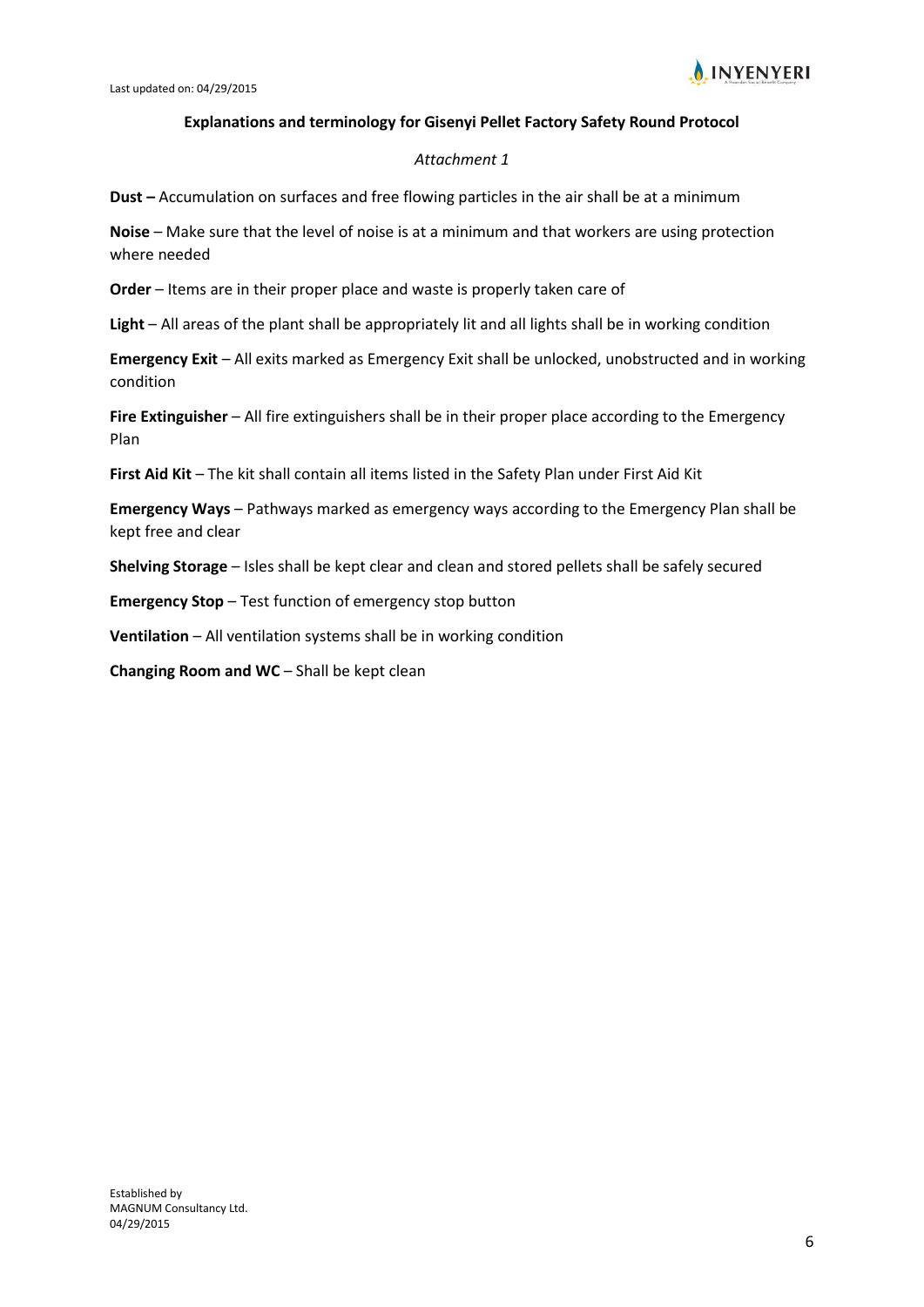

#### **Mubuga Hub Safety Round Protocol**

#### *Attachment 1.1*

- *Safety Round* shall be conducted every Thursday 1.00pm.
- *Health & Safety Rep* is alone responsible to conduct the *Safety Round* and hand in the *Protocol* to the *Senior Operations Manager* for filing.
- *Senior Operations Manager* is responsible to provide *Health & Safety Rep* with *Protocol* and writing material.
- Examine last week's protocol and make sure noted faults have been rectified. Faults that have not been rectified shall be noted in this week's protocol under Reoccurring Faults.

|            | <b>Mandatory points of</b>  | <b>Fault</b> | <b>No</b>    | <b>Additional points of</b> |             | <b>Fault</b> | <b>No</b>    |
|------------|-----------------------------|--------------|--------------|-----------------------------|-------------|--------------|--------------|
| inspection |                             |              | <b>Fault</b> | inspection                  |             |              | <b>Fault</b> |
| 1.         | <b>Dust</b>                 |              |              |                             |             |              |              |
| 2.         | <b>Noise</b>                |              |              |                             |             |              |              |
| 3.         | Order                       |              |              |                             |             |              |              |
| 4.         | Light                       |              |              |                             |             |              |              |
| 5.         | <b>Emergency Exits</b>      |              |              |                             |             |              |              |
| 6.         | <b>Fire Extinguishers</b>   |              |              |                             |             |              |              |
| 7.         | <b>First Aid Kit</b>        |              |              |                             |             |              |              |
| 8.         | <b>Emergency ways</b>       |              |              |                             |             |              |              |
| 9.         | <b>Storage</b>              |              |              |                             |             |              |              |
|            | 10. Emergency stop          |              |              |                             |             |              |              |
| $\#$       | <b>Description of Fault</b> |              |              | <b>Reoccuring Fault</b>     | <b>Date</b> | Sign         |              |
|            |                             |              |              | since Date                  | rectified   |              |              |
|            |                             |              |              |                             |             |              |              |
|            |                             |              |              |                             |             |              |              |
|            |                             |              |              |                             |             |              |              |
|            |                             |              |              |                             |             |              |              |
|            |                             |              |              |                             |             |              |              |
|            |                             |              |              |                             |             |              |              |
|            |                             |              |              |                             |             |              |              |
|            |                             |              |              |                             |             |              |              |
|            |                             |              |              |                             |             |              |              |
|            |                             |              |              |                             |             |              |              |
|            |                             |              |              |                             |             |              |              |
|            |                             |              |              |                             |             |              |              |
|            |                             |              |              |                             |             |              |              |
|            |                             |              |              |                             |             |              |              |
|            |                             |              |              |                             |             |              |              |

Date: Sign: Sign: Sign: Sign: Sign: Sign: Sign: Sign: Sign: Sign: Sign: Sign: Sign: Sign: Sign: Sign: Sign: Sign: Sign: Sign: Sign: Sign: Sign: Sign: Sign: Sign: Sign: Sign: Sign: Sign: Sign: Sign: Sign: Sign: Sign: Sign: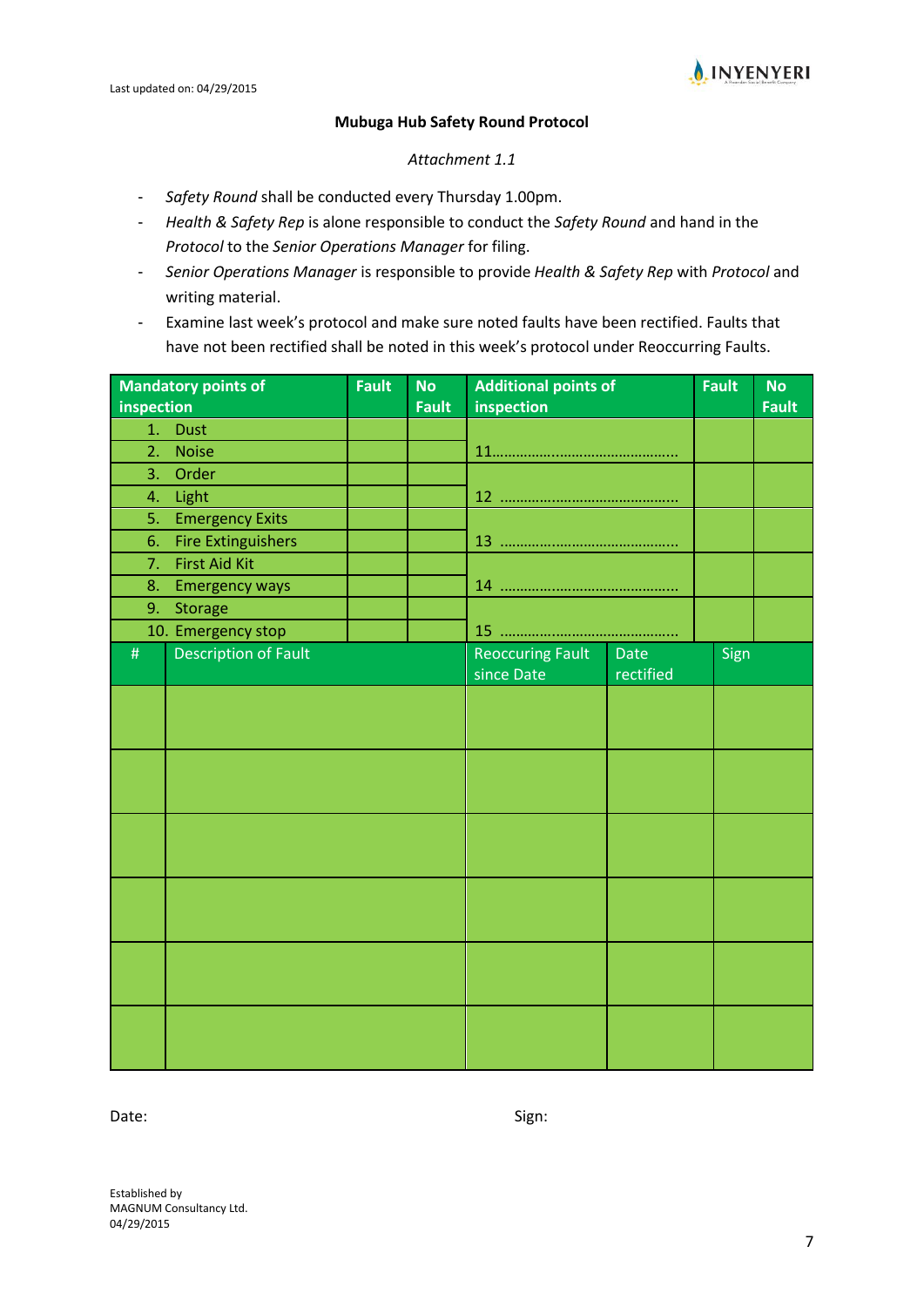

#### **Explanations and terminology for Mubuga Safety Round Protocol**

#### *Attachment 1.1*

**Dust –** Accumulation on surfaces and free flowing particles in the air shall be at a minimum

**Noise** – Make sure that the level of noise is at a minimum and that workers are using protection where needed

**Order** – Items are in their proper place and waste is properly taken care of

**Light** – All areas of the plant shall be appropriately lit and all lights shall be in working condition

**Emergency Exit** – All exits marked as Emergency Exit shall be unlocked, unobstructed and in working condition

**Fire Extinguisher** – All fire extinguishers shall be in their proper place according to the Emergency Plan

**First Aid Kit** – The kit shall contain all items listed in the Safety Plan under First Aid Kit

**Emergency Ways** – Pathways marked as emergency ways according to the Emergency Plan shall be kept free and clear

**Storage** – Isles shall be kept clear and clean and stored pellets shall be safely secured

**Emergency Stop** – Test function of emergency stop button

**Ventilation** – All ventilation systems shall be in working condition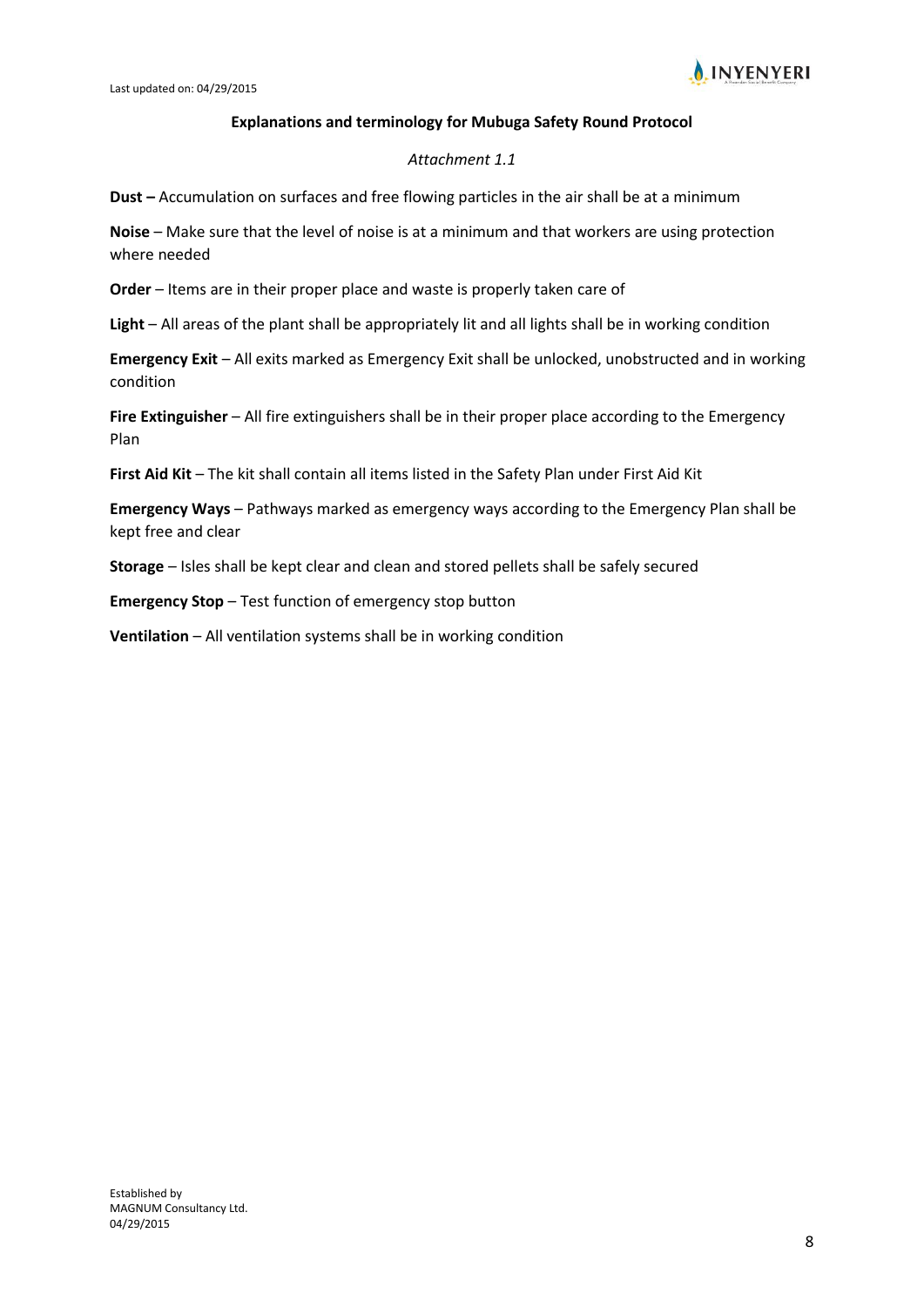

#### **Kabere Hub Safety Round Protocol**

#### *Attachment 1.2*

- *Safety Round* shall be conducted every Thursday 1.00pm.
- *Health & Safety Rep* is alone responsible to conduct the *Safety Round* and hand in the *Protocol* to the *Senior Operations Manager* for filing.
- *Senior Operations Manager* is responsible to provide *Health & Safety Rep* with *Protocol* and writing material.
- Examine last week's protocol and make sure noted faults have been rectified. Faults that have not been rectified shall be noted in this week's protocol under Reoccurring Faults.

|            | <b>Mandatory points of</b>  | <b>Fault</b> | <b>No</b>    | <b>Additional points of</b> |             | <b>Fault</b> | <b>No</b>    |
|------------|-----------------------------|--------------|--------------|-----------------------------|-------------|--------------|--------------|
| inspection |                             |              | <b>Fault</b> | inspection                  |             |              | <b>Fault</b> |
|            | 11. Dust                    |              |              |                             |             |              |              |
|            | 12. Noise                   |              |              |                             |             |              |              |
|            | 13. Order                   |              |              |                             |             |              |              |
|            | 14. Light                   |              |              |                             |             |              |              |
|            | 15. Emergency Exits         |              |              |                             |             |              |              |
|            | 16. Fire Extinguishers      |              |              |                             |             |              |              |
|            | 17. First Aid Kit           |              |              |                             |             |              |              |
|            | 18. Emergency ways          |              |              |                             |             |              |              |
|            | 19. Storage                 |              |              |                             |             |              |              |
|            | 20. Emergency stop          |              |              |                             |             |              |              |
| $\#$       | <b>Description of Fault</b> |              |              | <b>Reoccuring Fault</b>     | <b>Date</b> | Sign         |              |
|            |                             |              |              | since Date                  | rectified   |              |              |
|            |                             |              |              |                             |             |              |              |
|            |                             |              |              |                             |             |              |              |
|            |                             |              |              |                             |             |              |              |
|            |                             |              |              |                             |             |              |              |
|            |                             |              |              |                             |             |              |              |
|            |                             |              |              |                             |             |              |              |
|            |                             |              |              |                             |             |              |              |
|            |                             |              |              |                             |             |              |              |
|            |                             |              |              |                             |             |              |              |
|            |                             |              |              |                             |             |              |              |
|            |                             |              |              |                             |             |              |              |
|            |                             |              |              |                             |             |              |              |
|            |                             |              |              |                             |             |              |              |
|            |                             |              |              |                             |             |              |              |
|            |                             |              |              |                             |             |              |              |
|            |                             |              |              |                             |             |              |              |
|            |                             |              |              |                             |             |              |              |
|            |                             |              |              |                             |             |              |              |

Date: Sign: Sign: Sign: Sign: Sign: Sign: Sign: Sign: Sign: Sign: Sign: Sign: Sign: Sign: Sign: Sign: Sign: Sign: Sign: Sign: Sign: Sign: Sign: Sign: Sign: Sign: Sign: Sign: Sign: Sign: Sign: Sign: Sign: Sign: Sign: Sign: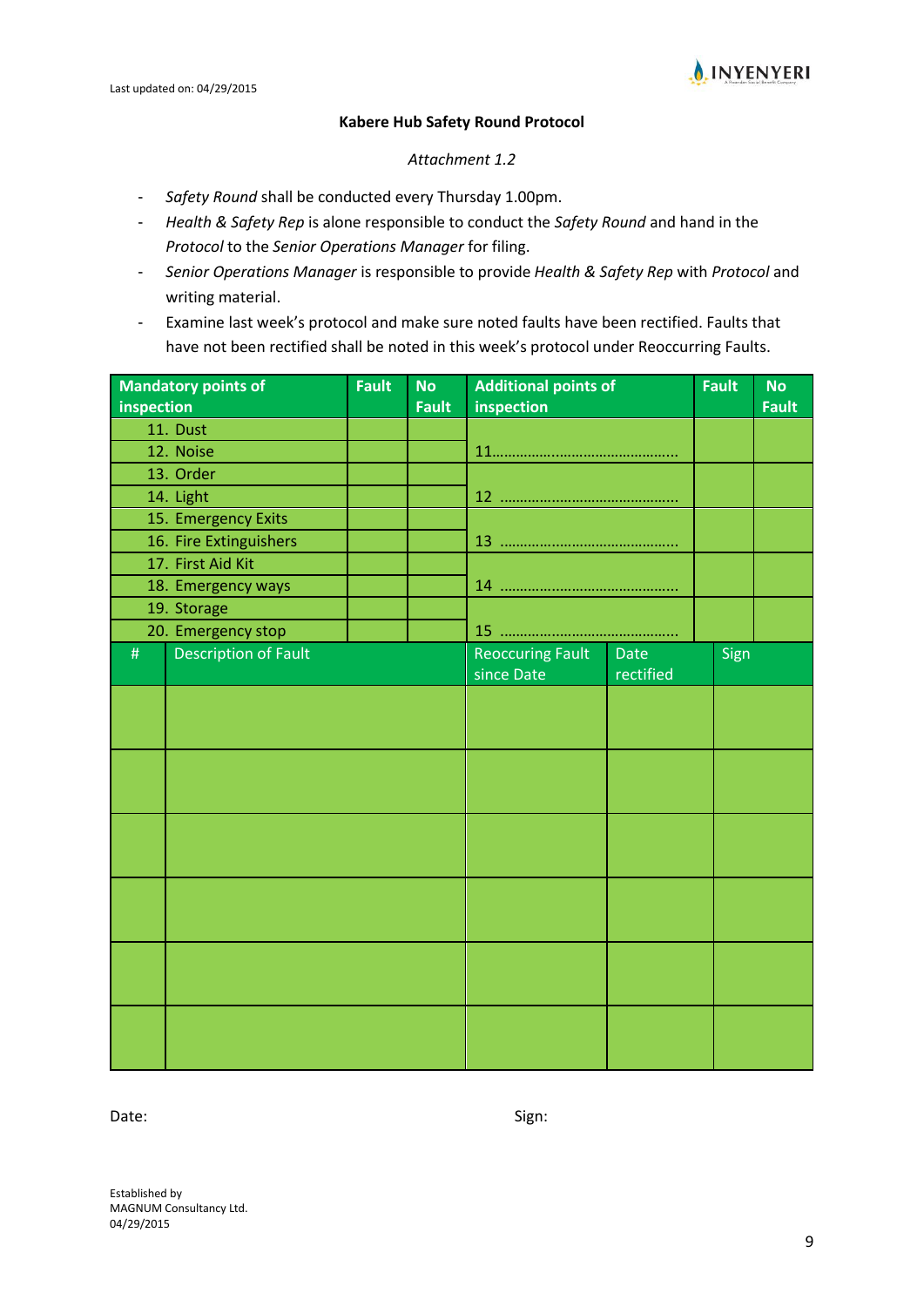

#### **Explanations and terminology for Kabere Safety Round Protocol**

#### *Attachment 1.2*

**Dust –** Accumulation on surfaces and free flowing particles in the air shall be at a minimum

**Noise** – Make sure that the level of noise is at a minimum and that workers are using protection where needed

**Order** – Items are in their proper place and waste is properly taken care of

**Light** – All areas of the plant shall be appropriately lit and all lights shall be in working condition

**Emergency Exit** – All exits marked as Emergency Exit shall be unlocked, unobstructed and in working condition

**Fire Extinguisher** – All fire extinguishers shall be in their proper place according to the Emergency Plan

**First Aid Kit** – The kit shall contain all items listed in the Safety Plan under First Aid Kit

**Emergency Ways** – Pathways marked as emergency ways according to the Emergency Plan shall be kept free and clear

**Storage** – Isles shall be kept clear and clean and stored pellets shall be safely secured

**Emergency Stop** – Test function of emergency stop button

**Ventilation** – All ventilation systems shall be in working condition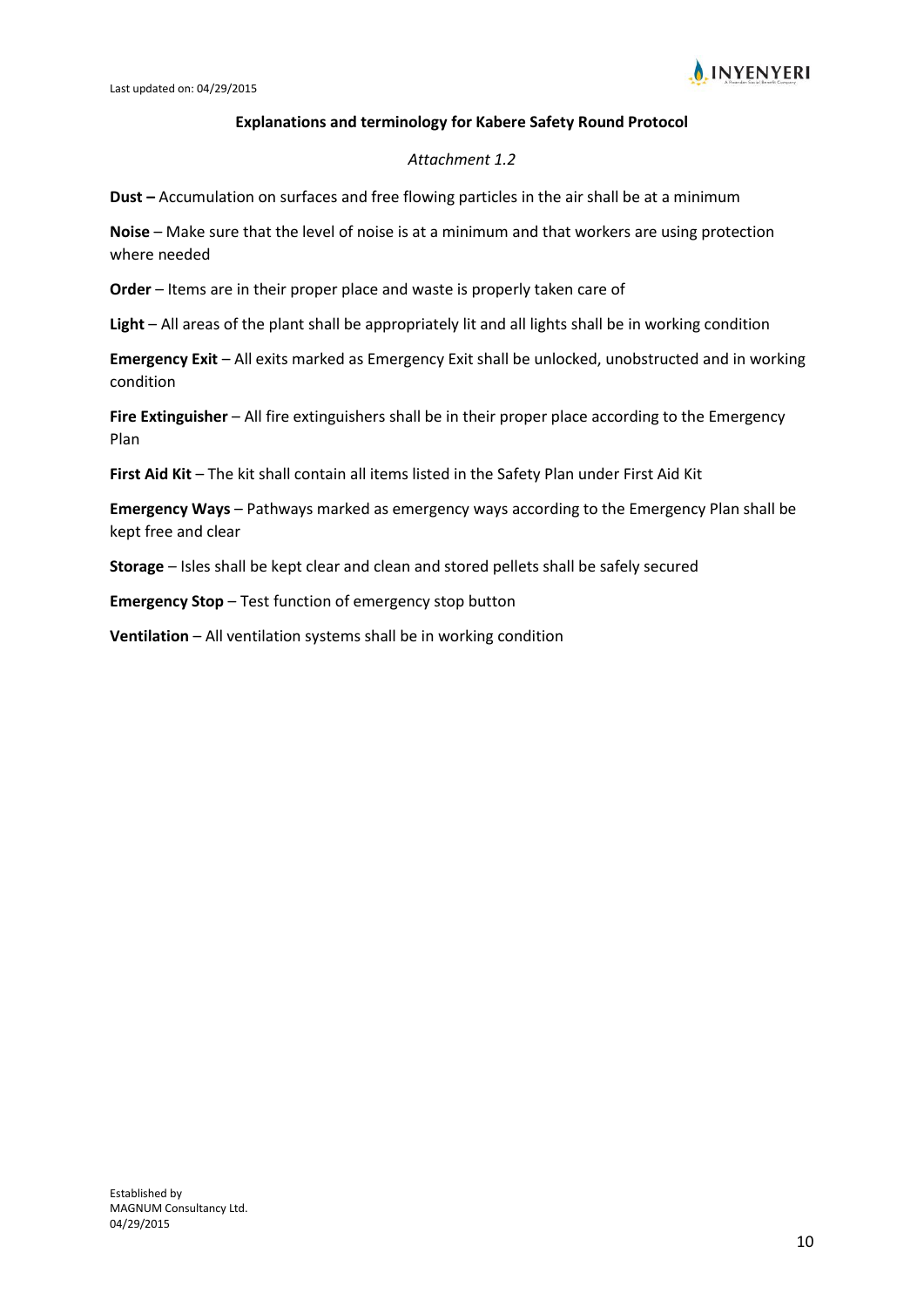

#### **Gisenyi Office Safety Round Protocol**

#### *Attachment 1.3*

- *Safety Round* shall be conducted the last Thursday of every month at 9.00 pm.
- *Health & Safety Rep* is alone responsible to conduct the *Safety Round* and hand in the *Protocol* to the *Senior Operations Manager* for filing.
- *Senior Operations Manager* is responsible to provide *Health & Safety Rep* with *Protocol* and writing material.
- Examine last week's protocol and make sure noted faults have been rectified. Faults that have not been rectified shall be noted in this week's protocol under Reoccurring Faults.

| inspection | <b>Mandatory points of</b>  | <b>Fault</b> | <b>No</b><br><b>Fault</b> | <b>Additional points of</b> |             | <b>Fault</b> | <b>No</b><br><b>Fault</b> |
|------------|-----------------------------|--------------|---------------------------|-----------------------------|-------------|--------------|---------------------------|
|            | 21. Dust                    |              |                           | inspection                  |             |              |                           |
|            | 22. Noise                   |              |                           |                             |             |              |                           |
|            | 23. Order                   |              |                           |                             |             |              |                           |
|            | 24. Light                   |              |                           |                             |             |              |                           |
|            | 25. Emergency Exits         |              |                           |                             |             |              |                           |
|            | 26. Fire Extinguishers      |              |                           |                             |             |              |                           |
|            | 27. First Aid Kit           |              |                           |                             |             |              |                           |
|            | 28. Emergency ways          |              |                           |                             |             |              |                           |
|            |                             |              |                           |                             |             |              |                           |
|            |                             |              |                           |                             |             |              |                           |
| $\#$       | <b>Description of Fault</b> |              |                           | <b>Reoccuring Fault</b>     | <b>Date</b> | Sign         |                           |
|            |                             |              |                           | since Date                  | rectified   |              |                           |
|            |                             |              |                           |                             |             |              |                           |
|            |                             |              |                           |                             |             |              |                           |
|            |                             |              |                           |                             |             |              |                           |
|            |                             |              |                           |                             |             |              |                           |
|            |                             |              |                           |                             |             |              |                           |
|            |                             |              |                           |                             |             |              |                           |
|            |                             |              |                           |                             |             |              |                           |
|            |                             |              |                           |                             |             |              |                           |
|            |                             |              |                           |                             |             |              |                           |
|            |                             |              |                           |                             |             |              |                           |
|            |                             |              |                           |                             |             |              |                           |
|            |                             |              |                           |                             |             |              |                           |
|            |                             |              |                           |                             |             |              |                           |
|            |                             |              |                           |                             |             |              |                           |
|            |                             |              |                           |                             |             |              |                           |
|            |                             |              |                           |                             |             |              |                           |
|            |                             |              |                           |                             |             |              |                           |

Date: Sign: Sign: Sign: Sign: Sign: Sign: Sign: Sign: Sign: Sign: Sign: Sign: Sign: Sign: Sign: Sign: Sign: Sign: Sign: Sign: Sign: Sign: Sign: Sign: Sign: Sign: Sign: Sign: Sign: Sign: Sign: Sign: Sign: Sign: Sign: Sign: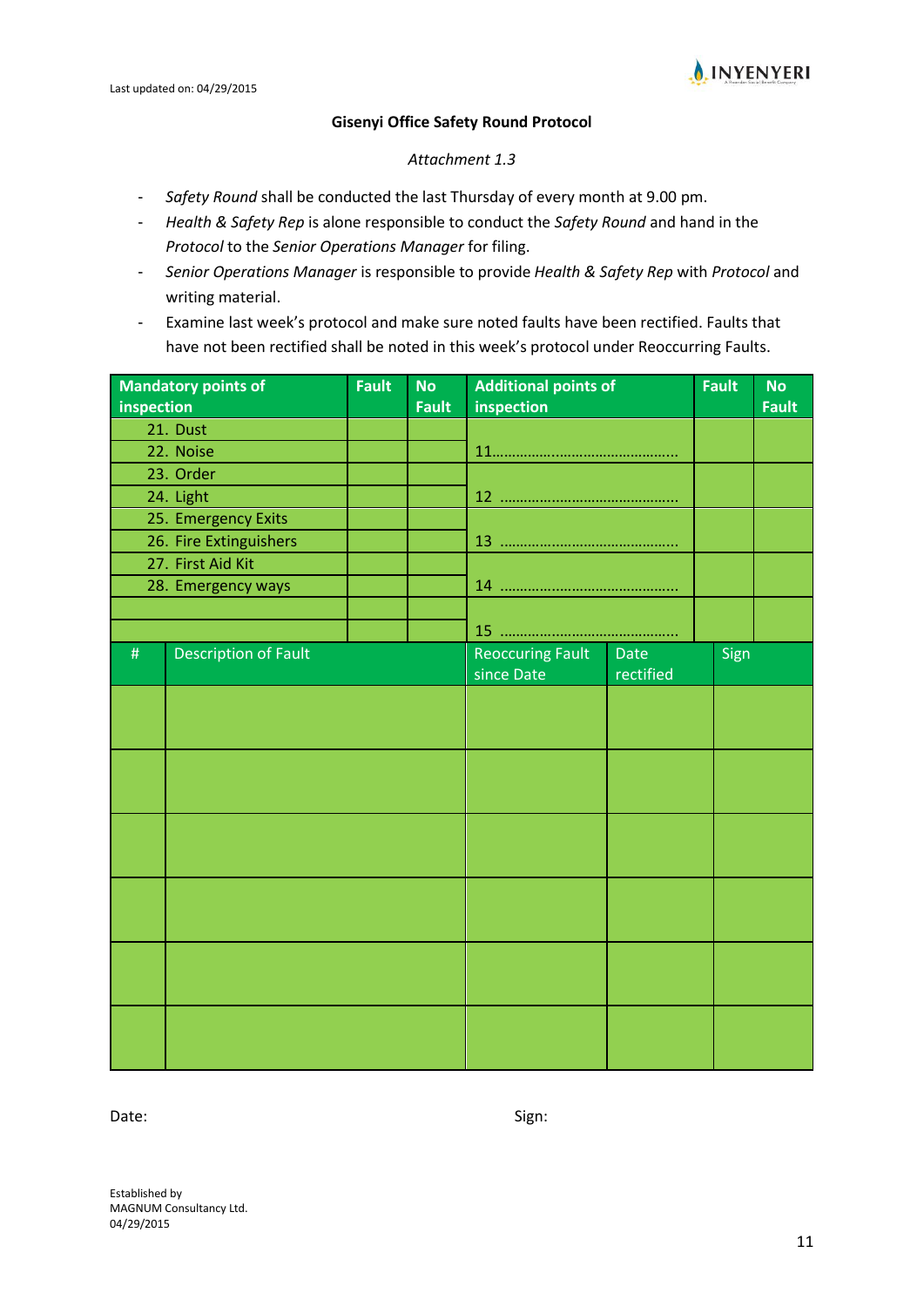

#### **Explanations and terminology for Gisenyi Office Safety Round Protocol**

#### *Attachment 1.3*

**Dust –** Accumulation on surfaces and free flowing particles in the air shall be at a minimum

**Noise** – Make sure that the level of noise is at a minimum and that workers are using protection where needed

**Order** – Items are in their proper place and waste is properly taken care of

**Light** – All areas of the plant shall be appropriately lit and all lights shall be in working condition

**Emergency Exit** – All exits marked as Emergency Exit shall be unlocked, unobstructed and in working condition

**Fire Extinguisher** – All fire extinguishers shall be in their proper place according to the Emergency Plan

**First Aid Kit** – The kit shall contain all items listed in the Safety Plan under First Aid Kit

**Emergency Ways** – Pathways marked as emergency ways according to the Emergency Plan shall be kept free and clear

**Ventilation** – All ventilation systems shall be in working condition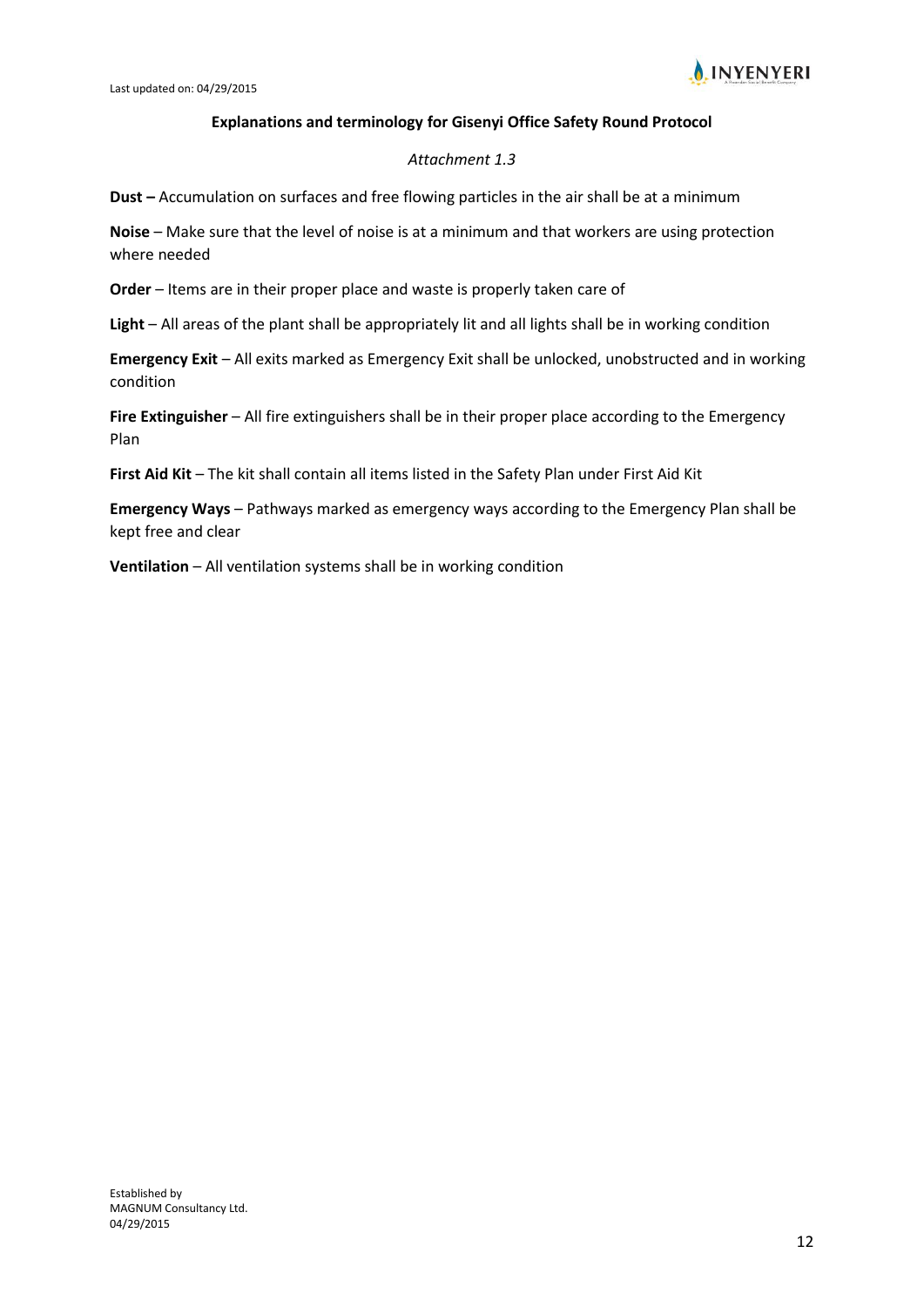

#### **Operational Safety Protocol for Gisenyi Pellet Factory**

#### *Attachment 2*

#### **1.00 Daily routines**

#### *1.01 CO levels*

- Before entering the production- and storage areas, the indicator lights for the CO exhaust fan and the CO detector shall be reviewed

#### *1.02 Emergency Exits*

- At the start of the working day all Emergency Exits shall be opened and locked in their open position. They shall remain in that state until the end of working hours.
- If an Emergency exit is malfunctioning, the Operations Manager shall be notified immediately. The Operations Manager and the Health & Safety Representative will decide whether or not to proceed with operations.

#### *1.03 Emergency Breakers*

When starting up the production line, all Emergency Breakers shall be tested

#### **2.00 Weekly routines**

#### *2.01 Safety Rounds*

- Safety Rounds shall be conducted according to *Gisenyi Pellet Plant Safety Rounds Protocol, see attachment 1*

#### *2.02 Fire Extinguishers*

- Extinguishers shall be in their place according to the *Gisenyi Pellet Plant Fire Escape Plan, see attachment 4.1,* and their pressure shall be within limits

#### *2.03 Rain water tank*

The water level in the rain water tank shall be controlled. If it is not full it shall be topped up with communal water

#### *2.04 Staff quarters*

The changing room, shower and toilets shall be thoroughly cleaned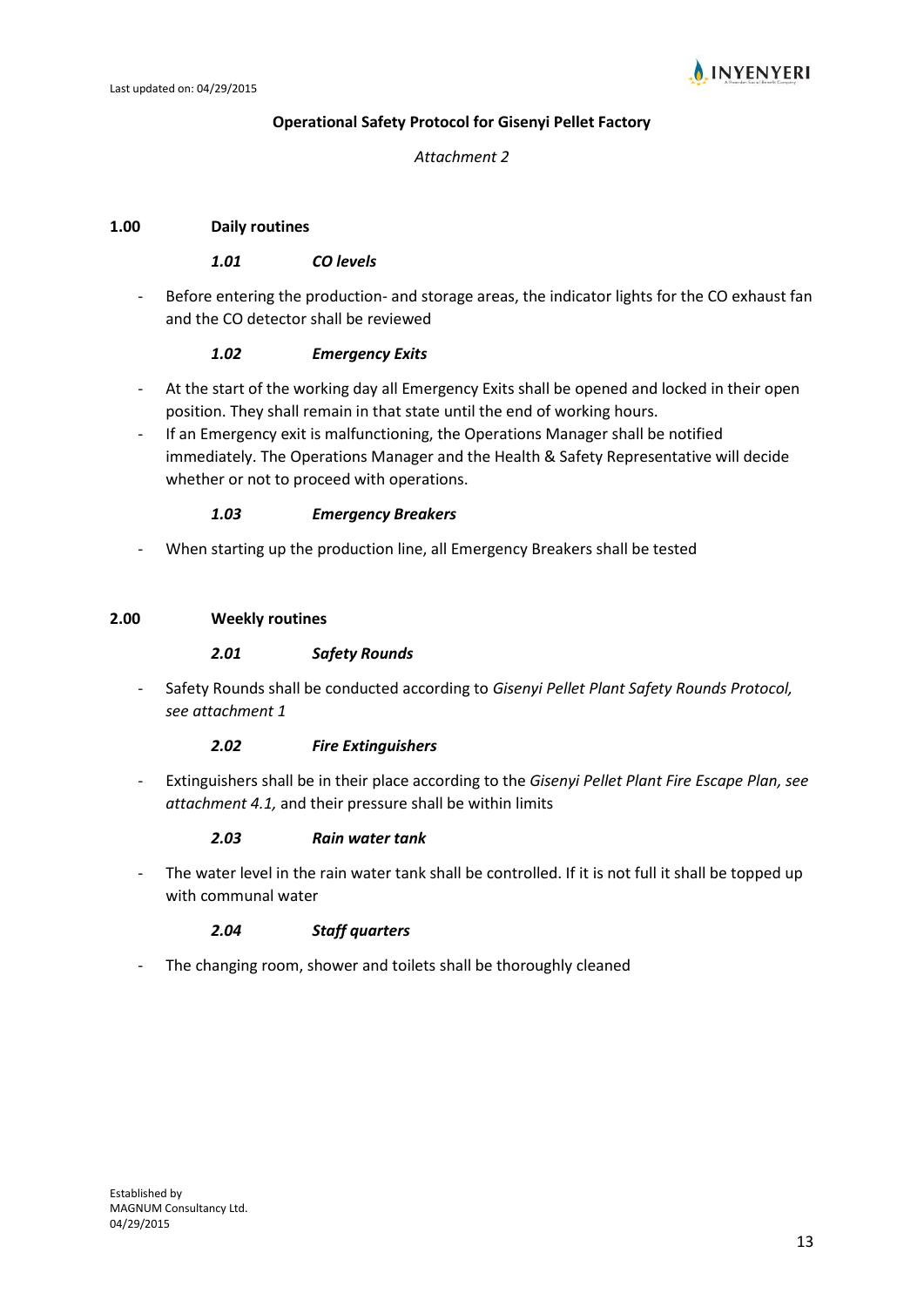

#### **3.00 Monthly routines**

#### *3.01 Fire Alarm*

- Functional testing of all Fire Alarm Buttons shall be performed
- Full scale fire drill according to *Gisenyi Pellet Factory Fire Protocol, see attachment 3*
- Perform *Safety Round* with *Health & Safety Expert*

#### **4.00 Quarterly routines**

#### *4.01*

- Functional testing of all smoke & heat detectors
- Review and update *Attachment 2, Operational Safety Protocol for Gisenyi Pellet Factory*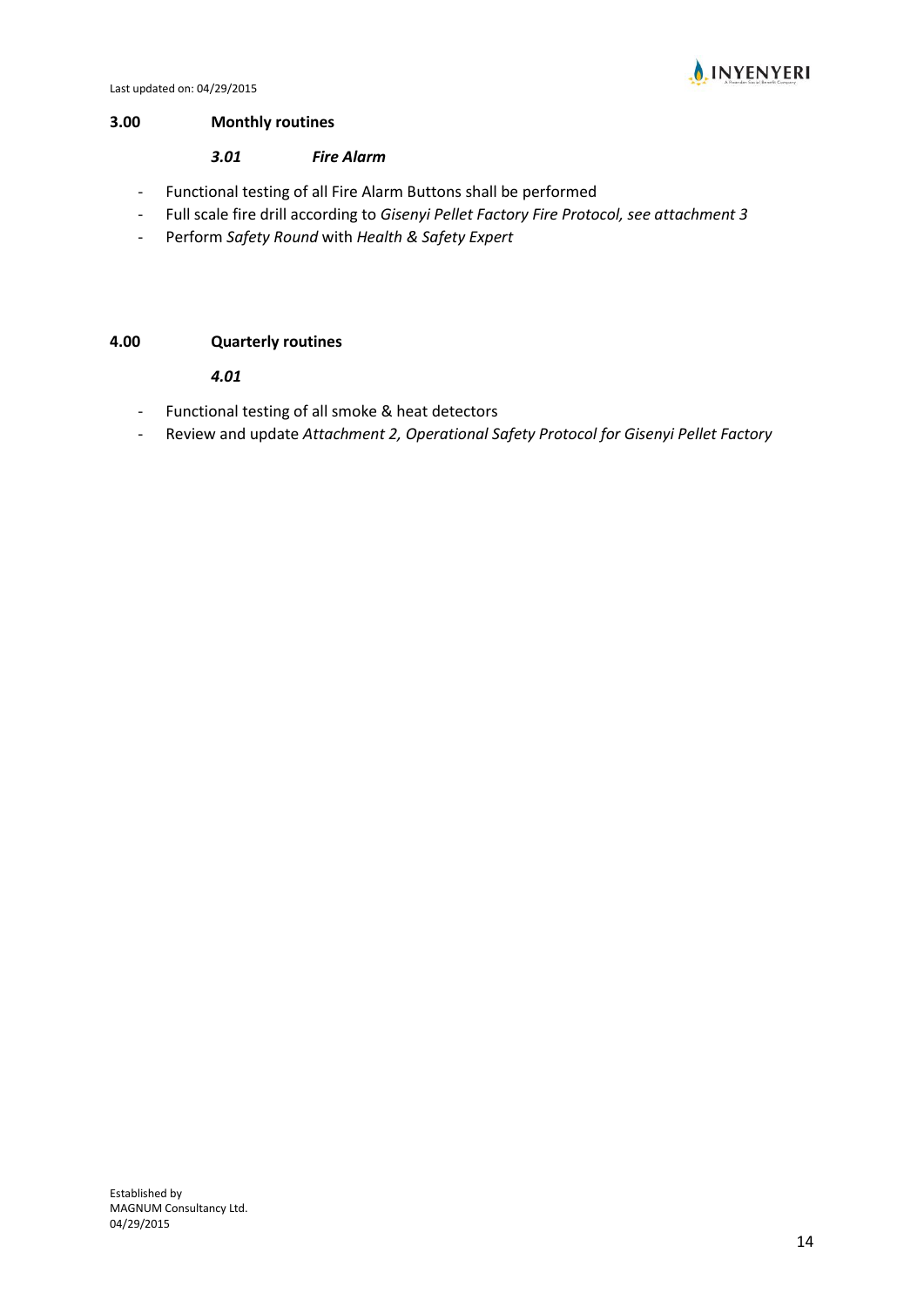

#### **Operational Safety Protocol for Mubuga Hub**

#### *Attachment 2.1*

#### **1.00 Daily routines**

#### *1.01 Emergency Exits*

- At the start of the working day all Emergency Exits shall be opened and locked in their open position. They shall remain in that state until the end of working hours.
- If an Emergency exit is malfunctioning, the Operations Manager shall be notified immediately. The Operations Manager and the Health & Safety Representative will decide whether or not to proceed with operations.

#### *1.02 Emergency Breakers*

The Emergency Breaker shall be tested before starting the chipper

#### **2.00 Weekly routines**

#### *2.01 Safety Rounds*

- Safety Rounds shall be conducted according to *Mubuga Hub Safety Rounds Protocol, see attachment 1.1*

#### *2.02 Fire Extinguishers*

- Extinguishers shall be in their place according to the *Mubuga Hub Fire Escape Plan, see attachment 4.1,* and their pressure shall be within limits

#### **3.00 Monthly routines**

#### *3.01 Fire Alarm*

- Functional testing of all Fire Alarm Buttons shall be performed
- Full scale fire drill according to *Mubuga Hub Fire Protocol, see attachment 3.1*
- Perform *Safety Round* with *Health & Safety Expert*

#### **4.00 Quarterly routines**

#### *4.01*

- Functional testing of all smoke & heat detectors
- Review and update Attachment 2.1, Operational Safety Protocol for Mubuga Hub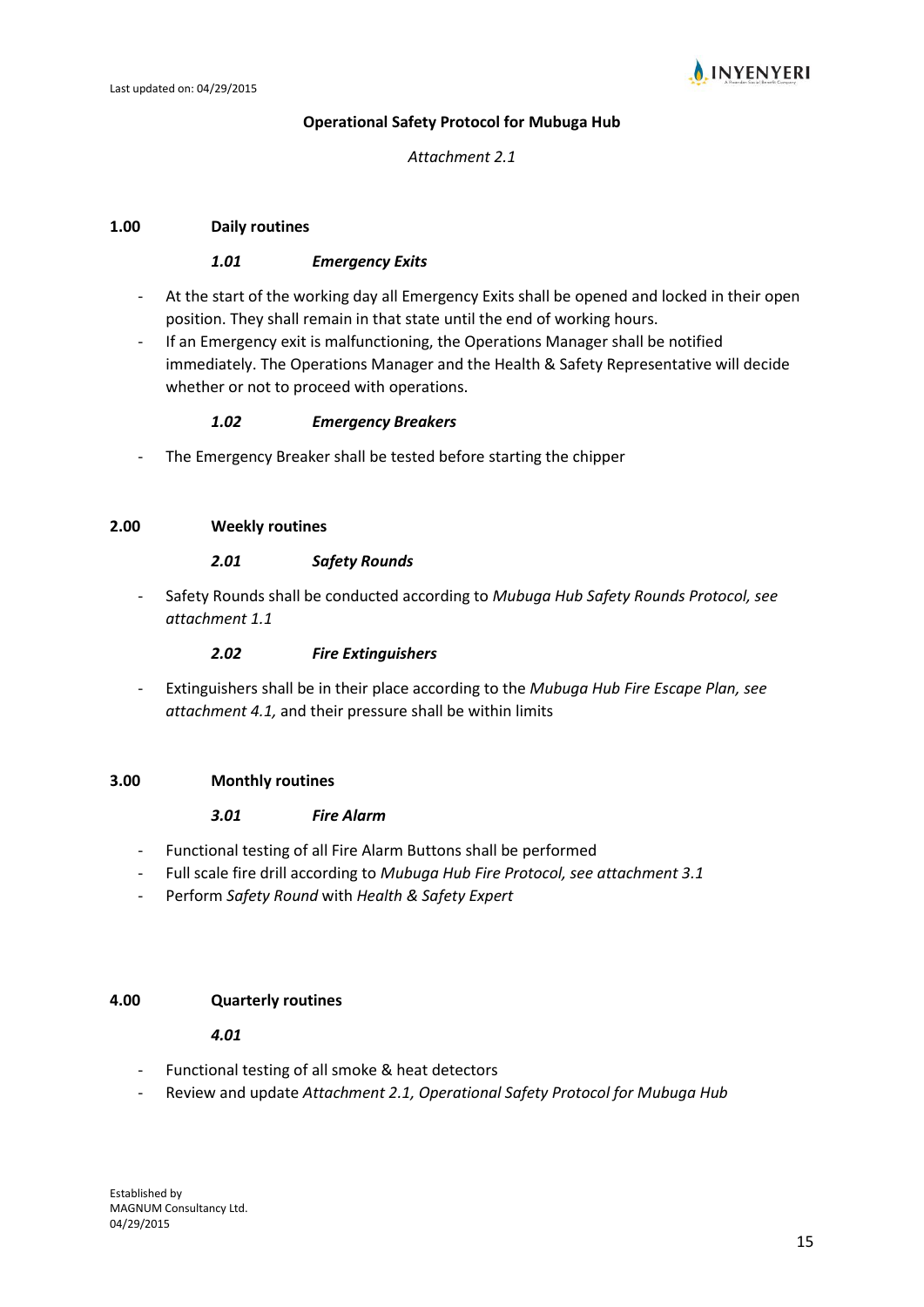

#### **Operational Safety Protocol for Kabere Hub**

#### *Attachment 2.2*

#### **1.00 Daily routines**

#### *1.01 Emergency Exits*

- At the start of the working day all Emergency Exits shall be opened and locked in their open position. They shall remain in that state until the end of working hours.
- If an Emergency exit is malfunctioning, the Operations Manager shall be notified immediately. The Operations Manager and the Health & Safety Representative will decide whether or not to proceed with operations.

#### *1.02 Emergency Breakers*

The Emergency Breaker shall be tested before starting the chipper

#### **2.00 Weekly routines**

#### *2.01 Safety Rounds*

- Safety Rounds shall be conducted according to *Kabere Hub Safety Rounds Protocol, see attachment 1.2*

#### *2.02 Fire Extinguishers*

- Extinguishers shall be in their place according to the *Kabere Hub Fire Escape Plan, see attachment 4.2,* and their pressure shall be within limits

#### **3.00 Monthly routines**

#### *3.01 Fire Alarm*

- Functional testing of all Fire Alarm Buttons shall be performed
- Full scale fire drill according to *Kabere Hub Fire Protocol, see attachment 3.2*
- Perform *Safety Round* with *Health & Safety Expert*

#### **4.00 Quarterly routines**

#### *4.01*

- Functional testing of all smoke & heat detectors
- Review and update *Attachment 2.2, Operational Safety Protocol for Kabere Hub*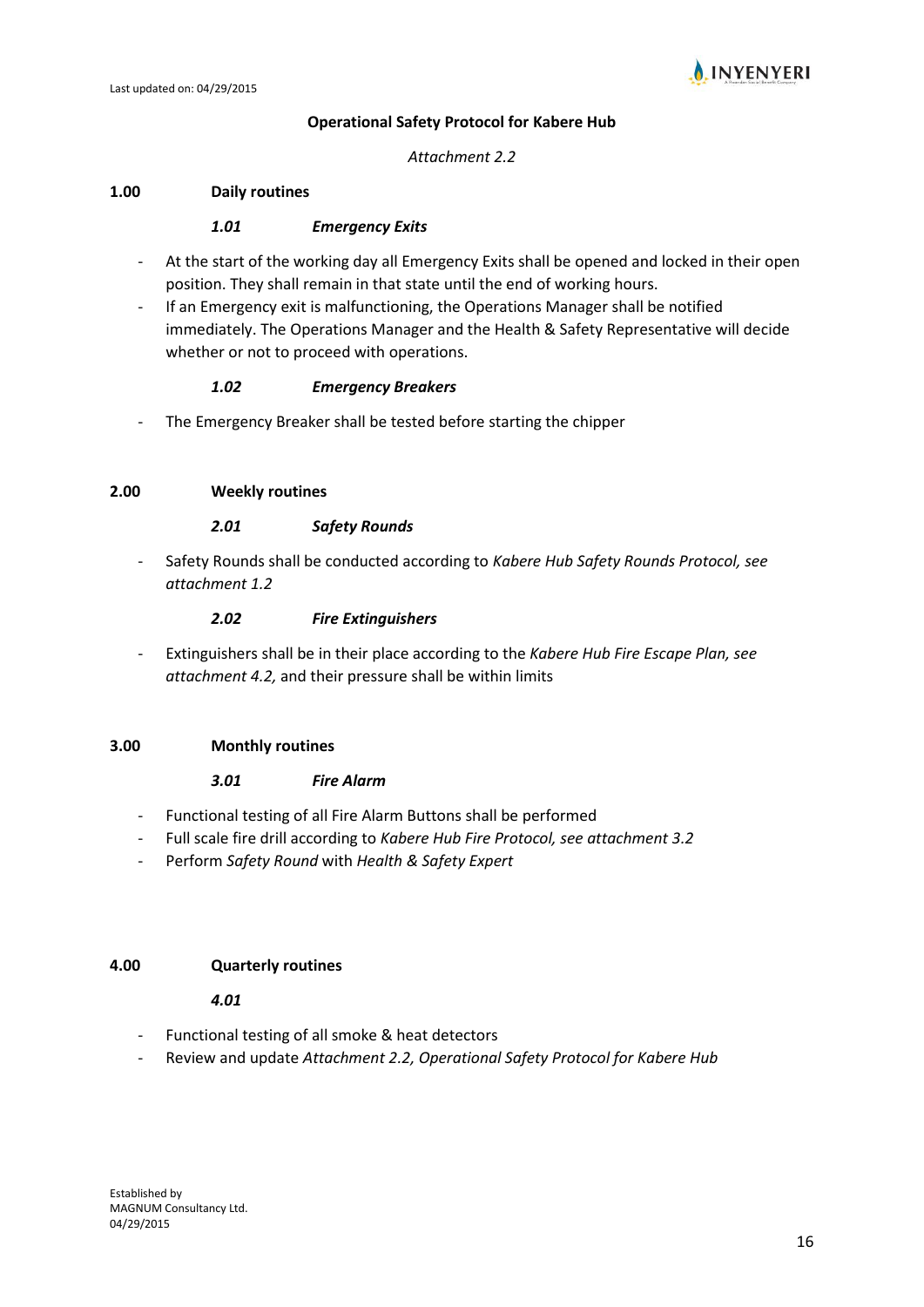



#### **Fire Protocol for Gisenyi Pellet Factory**

#### *Attachment 3*

#### **1.00 Appoint Employees**

#### **1.01** *Fire Marshall*

- *Health & Safety Rep* will serve as *Fire Marshall*

#### **1.02** *Fire Deputies*

- *Health & Safety Rep* together with *Senior Operations Manager* will select four *Fire Deputies*  and divide them in two teams, *A & B*.

#### **2.00 In case of fire**

#### **2.01** *General Course of Action*

- 1. *Save* anyone in danger
- 2. Sound the *Alarm*
- 3. *Attack* the fire
- *4. Evacuate*

#### **2.01** *Fire Marshall*

- 1. Lead people to safety and make sure everyone is accounted for
- 2. Attack the fire
- 3. Evacuate

#### **2.02** *Fire Deputies*

- 1. Each team will man their designated hose. *Team A – Hose A, Team B – Hose B*.
- 2. Attack the fire
- 3. Evacuate

#### **3.00 Fire Drill**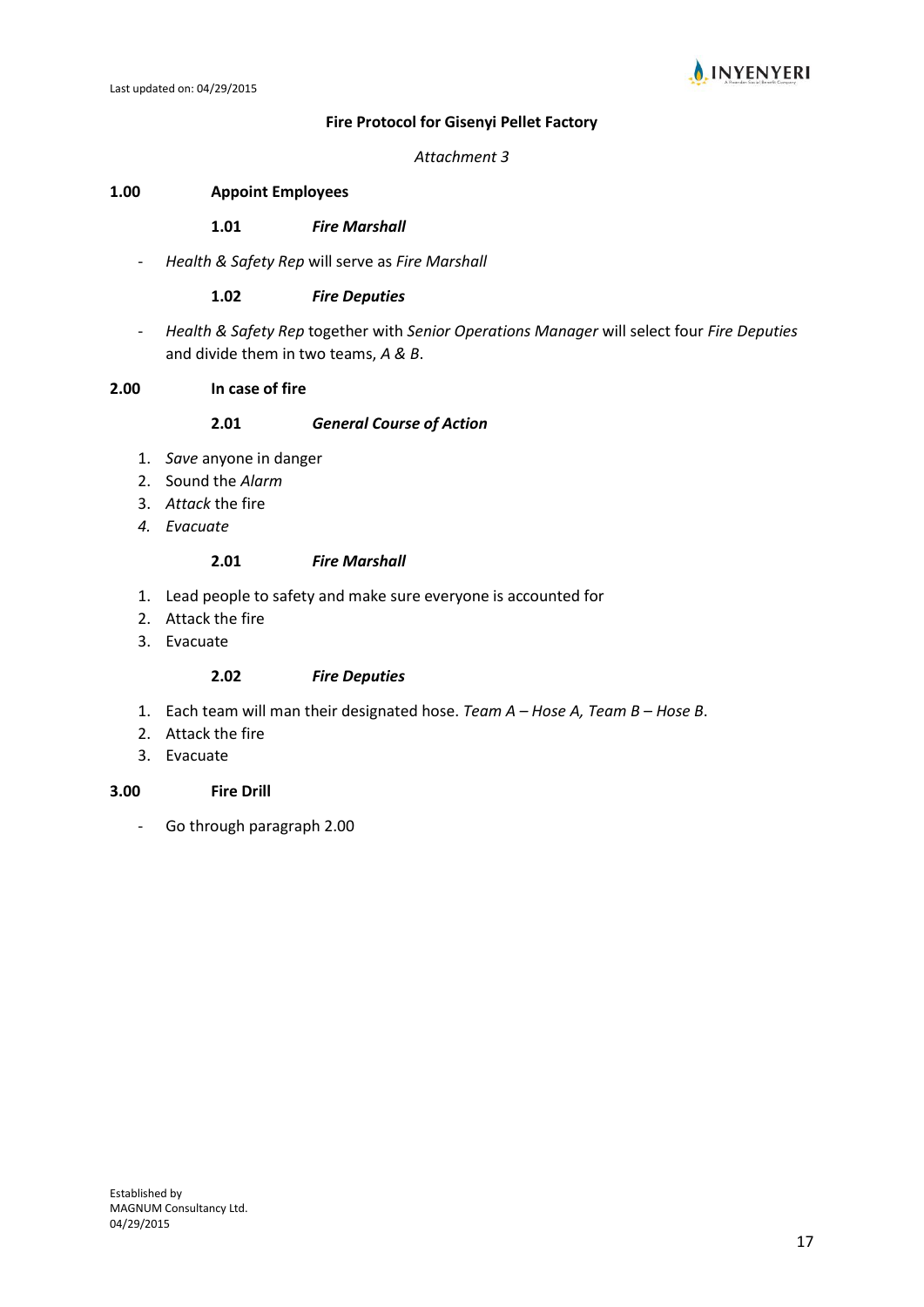

#### **Fire Protocol for Mubuga Hub**

*Attachment 3.1*

#### **1.00 Appoint Employees**

#### **1.01** *Fire Marshall*

- *Health & Safety Rep* will serve as *Fire Marshall*

#### **1.02** *Fire Deputies*

- *Health & Safety Rep* together with *Senior Operations Manager* will select one *Fire Deputy*

#### **2.00 In case of fire**

#### **2.01** *General Course of Action*

- 1. *Save* anyone in danger
- 2. Sound the *Alarm*
- 3. *Attack* the fire
- *4. Evacuate*

#### **2.02** *Fire Marshall*

- 1. Lead people to safety and make sure everyone is accounted for
- 2. Attack the fire
- 3. Evacuate

#### **2.03** *Fire Deputy*

- 1. Attack the fire
- 2. Evacuate

#### **3.00 Fire Drill**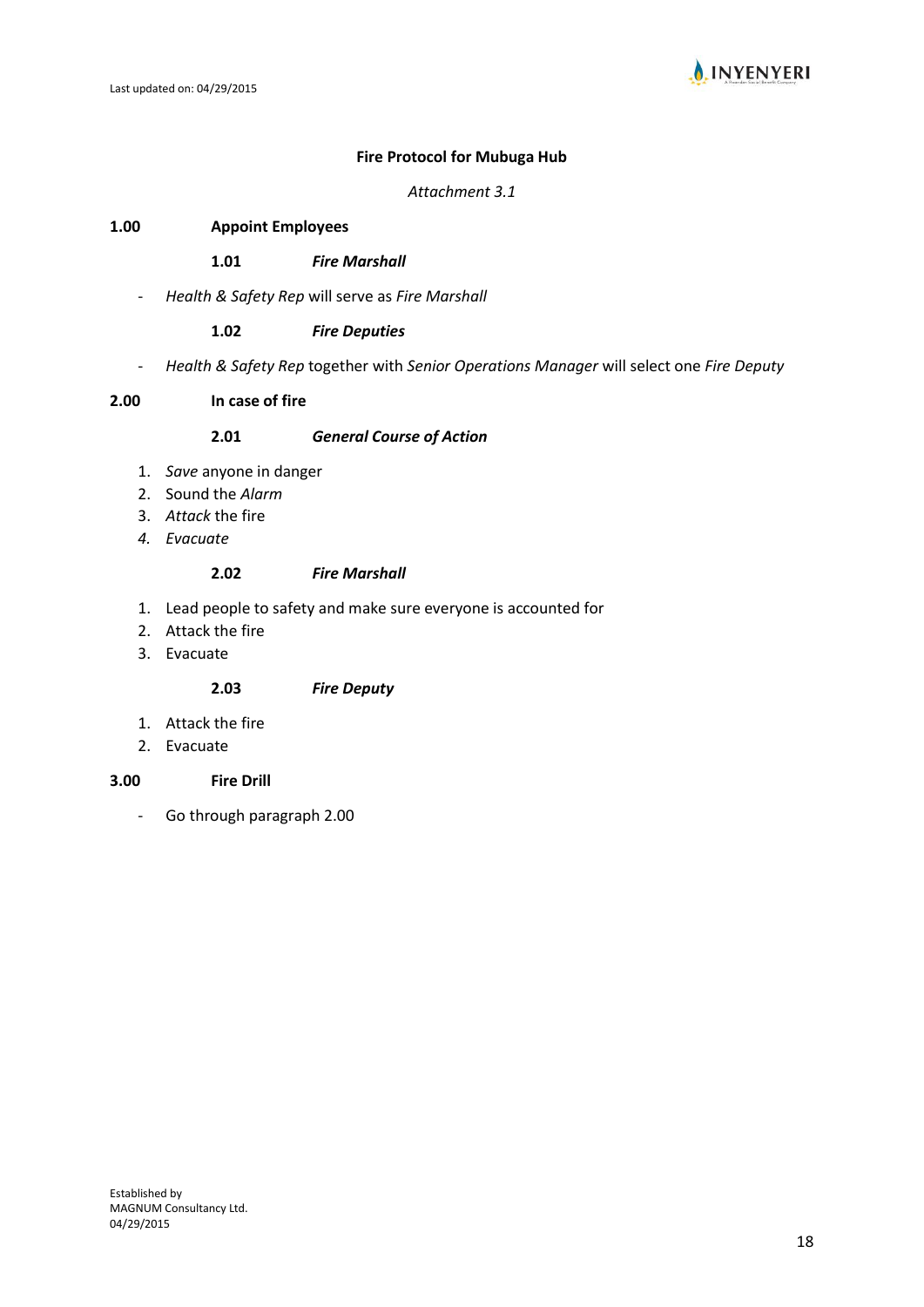

#### **Fire Protocol for Kabere Hub**

#### *Attachment 3.2*

#### **1.00 Appoint Employees**

#### **1.01** *Fire Marshall*

- *Health & Safety Rep* will serve as *Fire Marshall*

#### **1.02** *Fire Deputies*

- *Health & Safety Rep* together with *Senior Operations Manager* will select one *Fire Deputy*

#### **2.00 In case of fire**

#### **2.01** *General Course of Action*

- 1. *Save* anyone in danger
- 2. Sound the *Alarm*
- 3. *Attack* the fire
- *4. Evacuate*

#### **2.02** *Fire Marshall*

- 1. Lead people to safety and make sure everyone is accounted for
- 2. Attack the fire
- 3. Evacuate

#### **2.03** *Fire Deputy*

- 1. Attack the fire
- 2. Evacuate

#### **3.00 Fire Drill**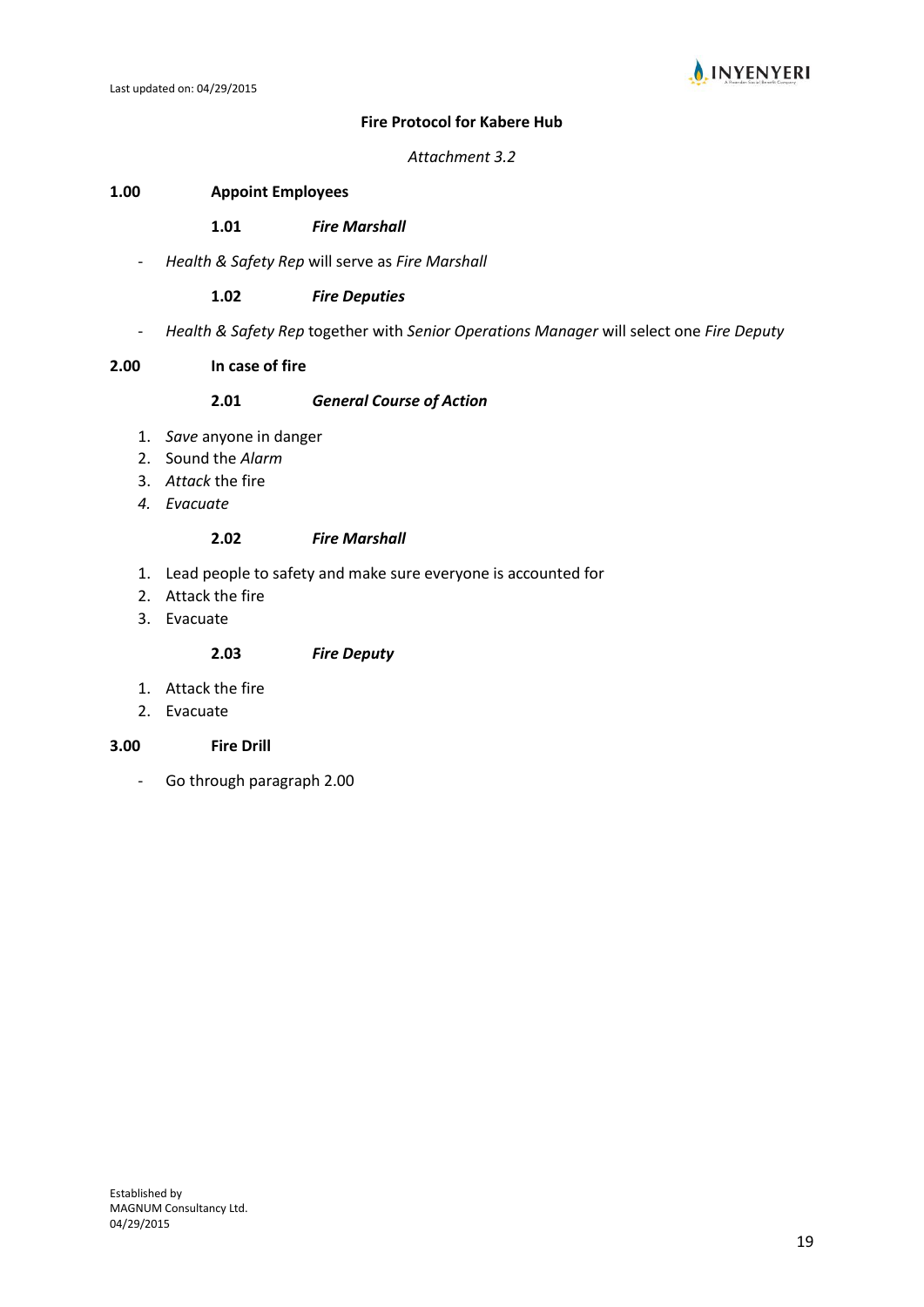

#### **Fire Protocol for Gisenyi Office**

#### *Attachment 3.3*

#### **1.00 Appoint Employees**

#### **1.01** *Fire Marshall*

- *Health & Safety Rep* will serve as *Fire Marshall*

#### **1.02** *Fire Deputies*

- *Health & Safety Rep* together with *Senior Operations Manager* will select two *Fire Deputies*

#### **2.00 In case of fire**

#### **2.01** *General Course of Action*

- 1. *Save* anyone in danger
- 2. Sound the *Alarm*
- 3. *Attack* the fire
- *4. Evacuate*

#### **2.02** *Fire Marshall*

- 1. Lead people to safety and make sure everyone is accounted for
- 2. Attack the fire
- 3. Evacuate

#### **2.03** *Fire Deputies*

- 1. Attack the fire
- 2. Evacuate

#### **3.00 Fire Drill**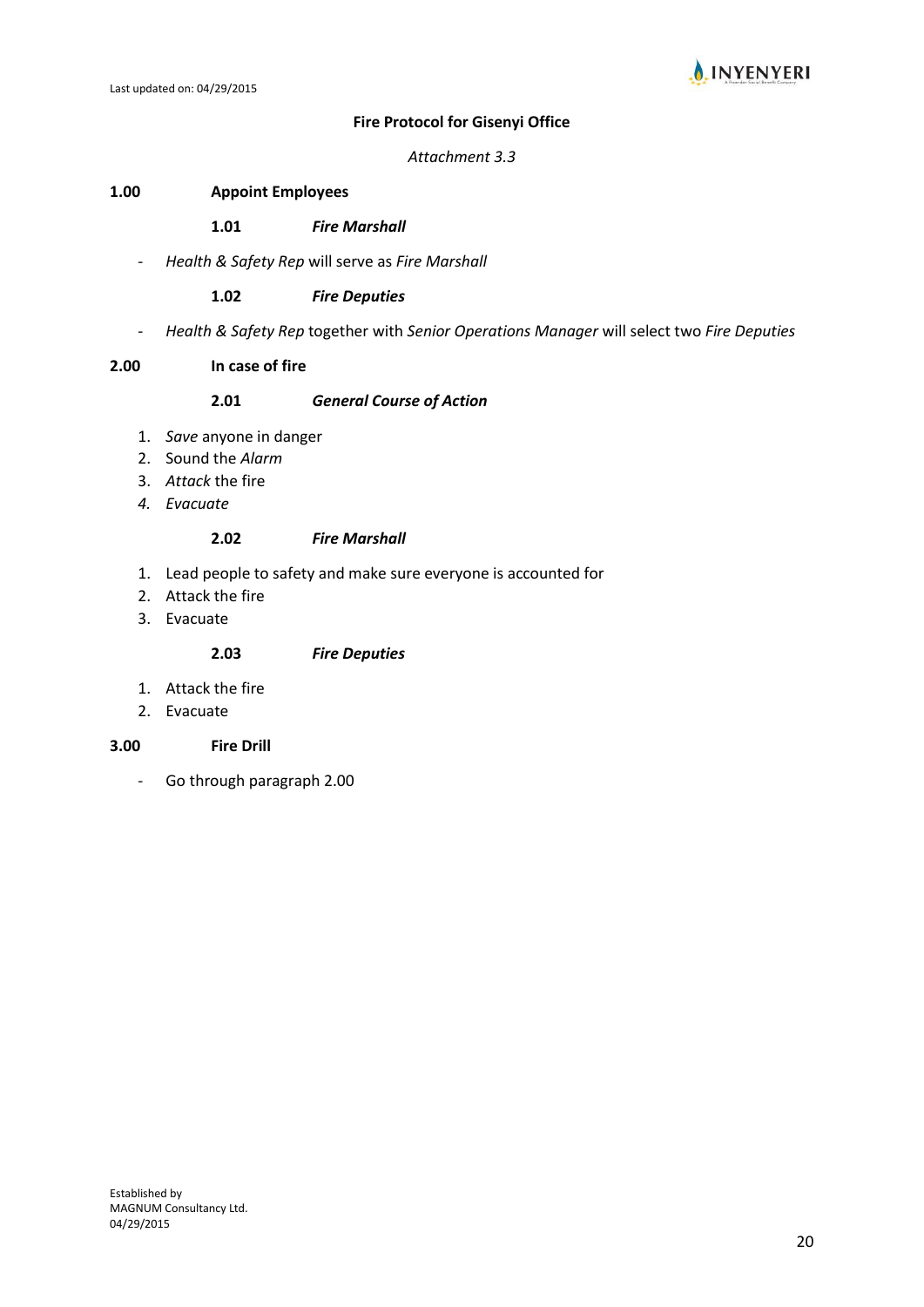

Last updated on: 04/29/2015

**Accident / Near accident Report**

| Attachment 4                                                                      |  |
|-----------------------------------------------------------------------------------|--|
|                                                                                   |  |
|                                                                                   |  |
|                                                                                   |  |
|                                                                                   |  |
|                                                                                   |  |
| Select: () Near-Accident () Accident () Other type of Incident                    |  |
|                                                                                   |  |
|                                                                                   |  |
|                                                                                   |  |
|                                                                                   |  |
|                                                                                   |  |
| Was Anyone Injured: () Yego<br>$()$ Oya                                           |  |
|                                                                                   |  |
|                                                                                   |  |
| Did the injured person(s) seek medical assistance: () Yego<br>$()$ Oya            |  |
| What could have been done to prevent the incident/accident? _____________________ |  |
|                                                                                   |  |
|                                                                                   |  |

\_\_\_\_\_\_\_\_\_\_\_\_\_\_\_\_\_\_\_\_\_\_\_\_\_\_\_\_\_\_\_\_\_\_\_\_\_\_\_\_\_\_\_\_\_\_\_\_\_\_\_\_\_\_\_\_\_\_\_\_\_\_\_\_\_\_\_\_\_\_\_\_\_\_\_\_\_\_\_\_\_\_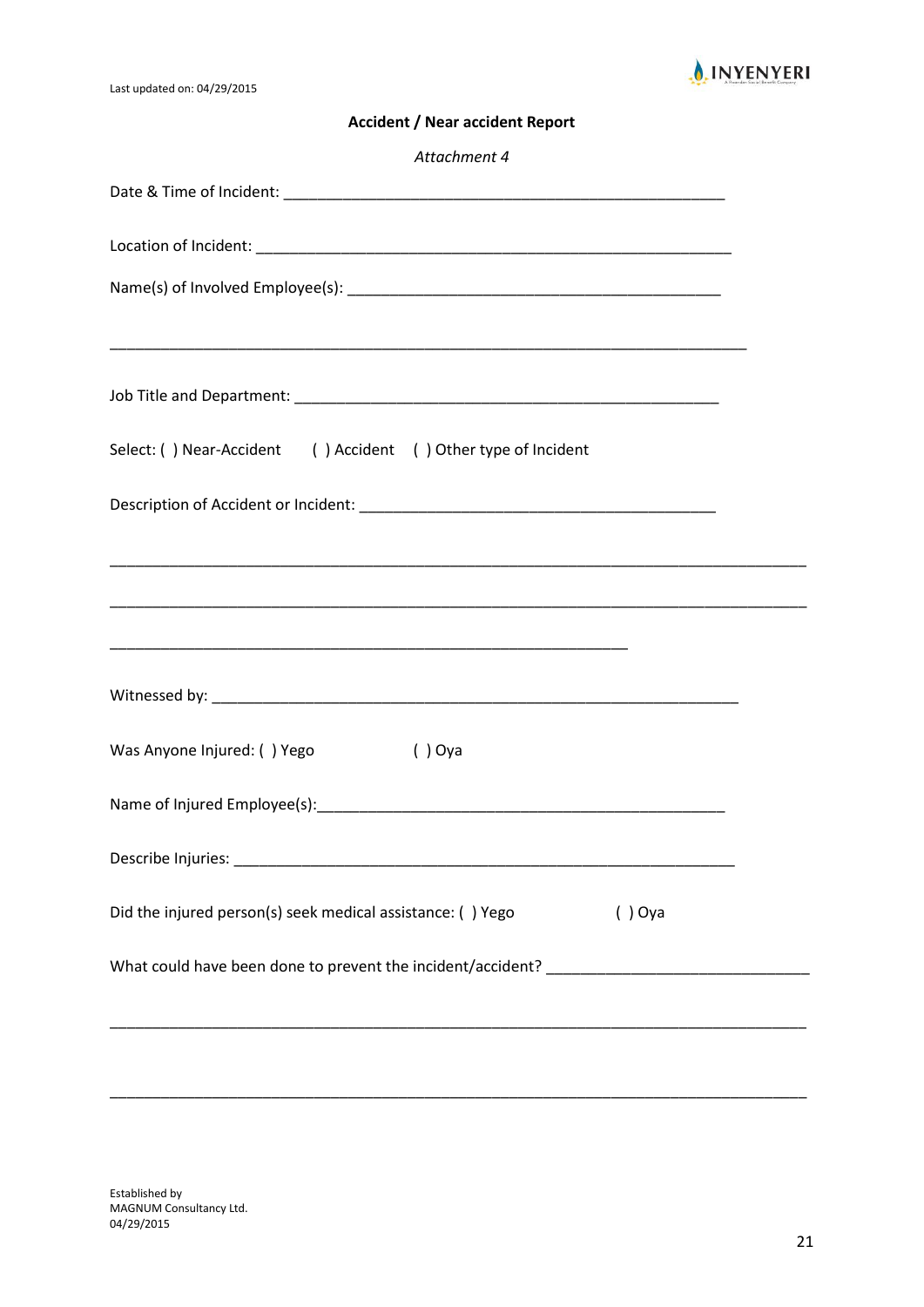

Last updated on: 04/29/2015

#### **Asset Improvement Report**

Attachment 5

| ,我们也不能在这里的时候,我们也不能在这里的时候,我们也不能会在这里,我们也不能会在这里的时候,我们也不能会在这里的时候,我们也不能会在这里的时候,我们也不能会 |  |
|----------------------------------------------------------------------------------|--|
|                                                                                  |  |
|                                                                                  |  |
|                                                                                  |  |
|                                                                                  |  |
|                                                                                  |  |
| Date & Time:                                                                     |  |